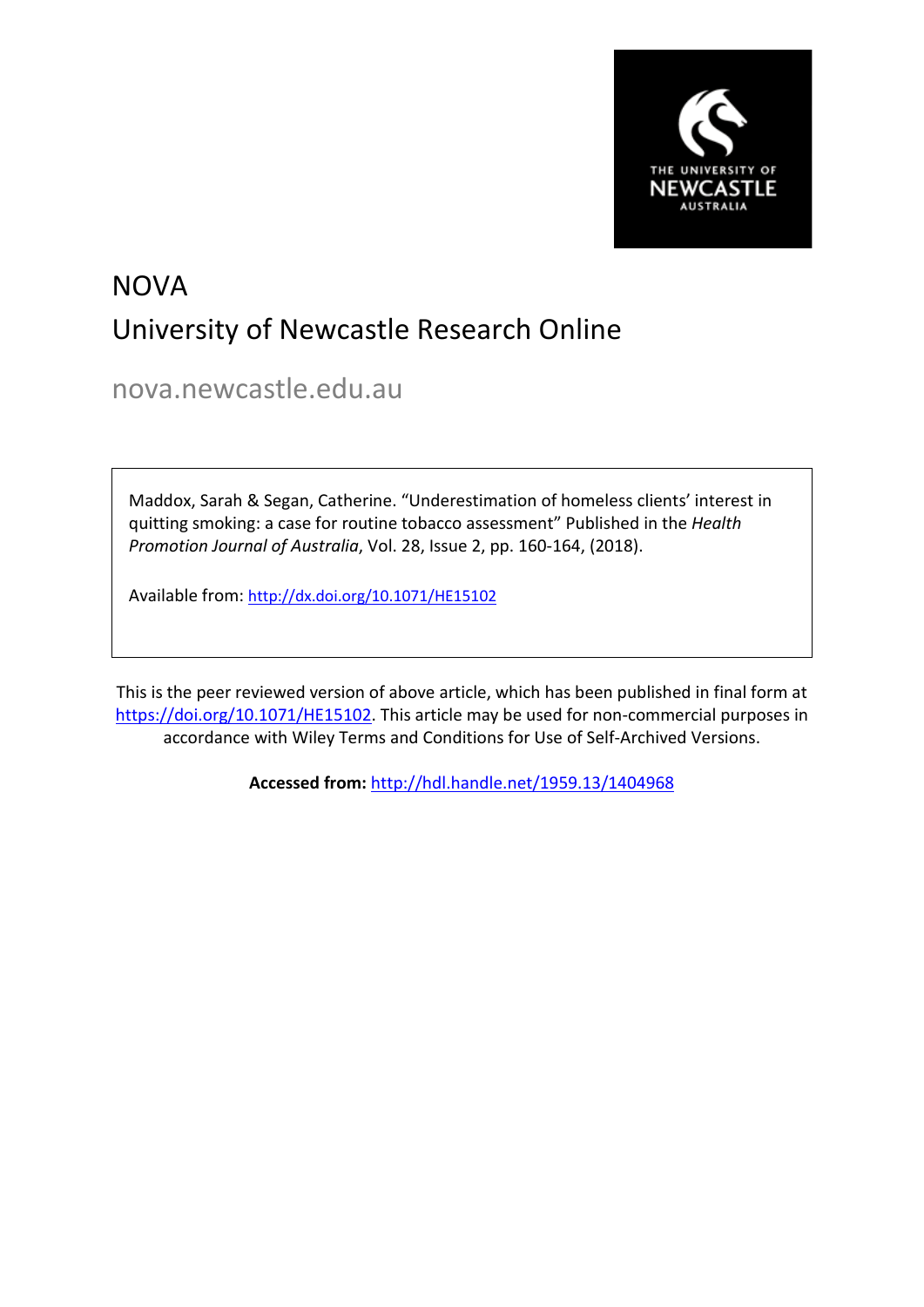**Underestimation of homeless clients' interest in quitting smoking: a case for routine tobacco assessment**

Abridged title: Underestimation of homeless clients' interest in quitting smoking

Sarah MADDOX (MSc)<sup>1</sup> & Catherine SEGAN (PhD)<sup>1,2</sup>

1 Cancer Council Victoria, 615 St Kilda Rd, Melbourne, Australia, 3004

<sup>2</sup>Centre for Health Policy, School of Population and Global Health, University of Melbourne, 207 Bouverie Street, Parkville, Melbourne, Australia, 3010.

# **Acknowledgements**

The authors wish to thank the participating nurses and clients of RDNS-HPP as well as steering committee group members Theresa Swanborough, Alison Webb, Judi Brewster, Bianca Crosling, Bill Brennan, Sam Upton, Brett Whittingham, Luke Atkin, Danny Whelan and Ann Hatchett. Thanks also to Ron Borland, Monique Alexander, Sian Lloyd and Wendy Meddings for feedback on the paper, and to Daniel Hudspith for editing.

Word count: 3,494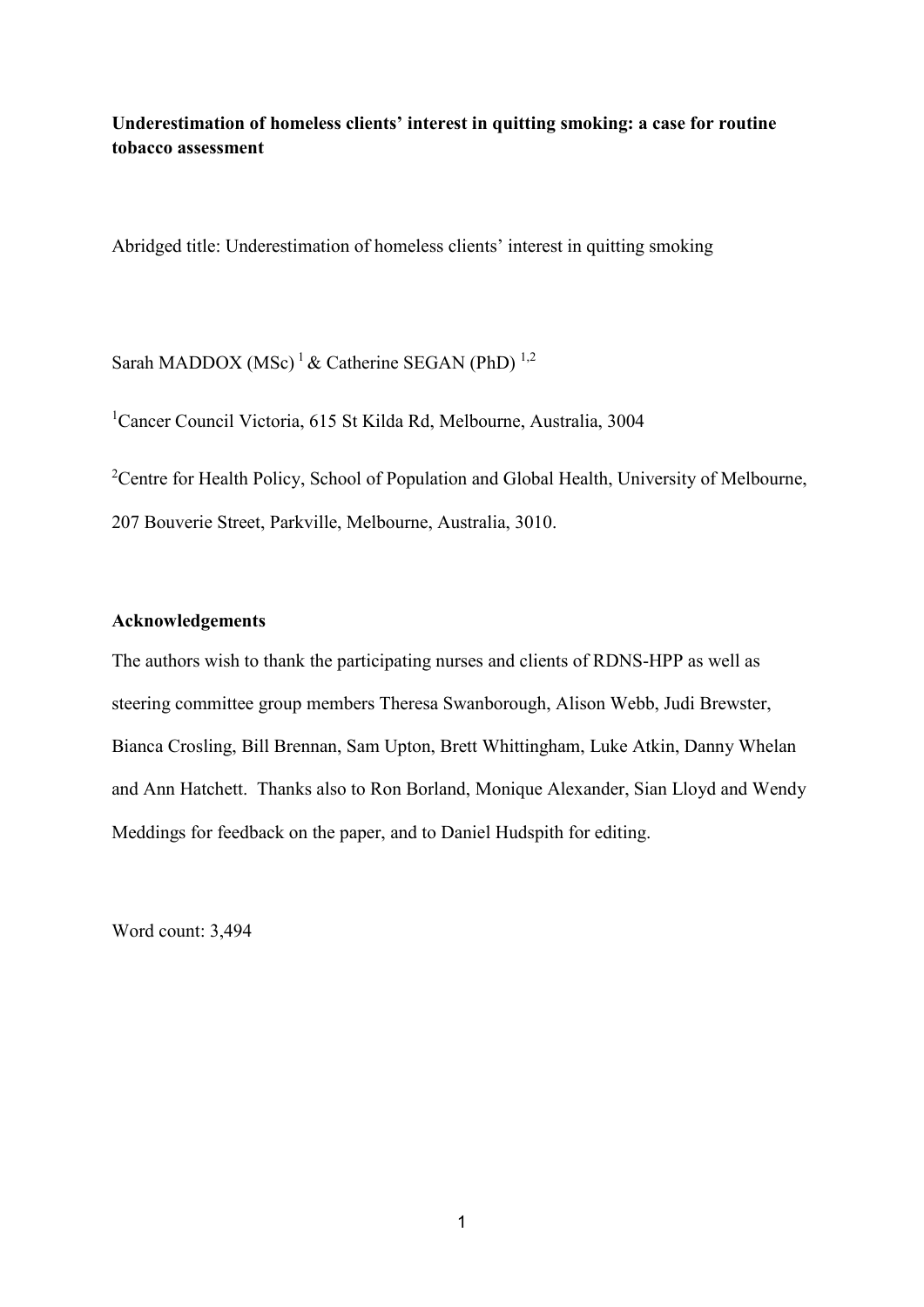#### **Abstract**

#### **Issue addressed**

 Smoking is the main cause of excess mortality among the homeless, however little is known about smoking amongst homeless Australians. This study examined smoking behaviour, including high-risk smoking practices, and interest in quitting among clients of the Royal District Nursing Service Homeless Persons' Program (RDNS-HPP), in Melbourne, Australia. Nurse practices and attitudes towards providing cessation assistance to clients and RDNS' organisation-wide tobacco-related policy and practices were investigated.

# **Methods**

 Twenty-six nurses completed an anonymous survey at a team meeting. Subsequently, nurses administered a survey to 104 clients. RDNS' organisation-wide tobacco-related policy and practices were audited.

## **Results**

 Most clients (82%) smoked, half of these (52%) reported wanting to quit and half (48%) had tried to quit or reduce smoking in the previous three months. Nurses accurately estimated clients' high smoking prevalence, but underestimated interest in quitting by 19%. Most smokers (65%) reported polytobacco use. High-risk smoking practices included tobacco mixed with another drug (41%), smoking discarded tobacco butts (34%) and illicit 'chop chop' tobacco (25%). Among nurses 92% agreed that cessation support should be part of normal client care. RDNS-HPP's client assessment form contained fields for 'respiratory issues' and 'drug issues', but not a specific field for smoking status. RDNS' smoking policy focussed on provision of a smoke-free work environment.

#### **Conclusions**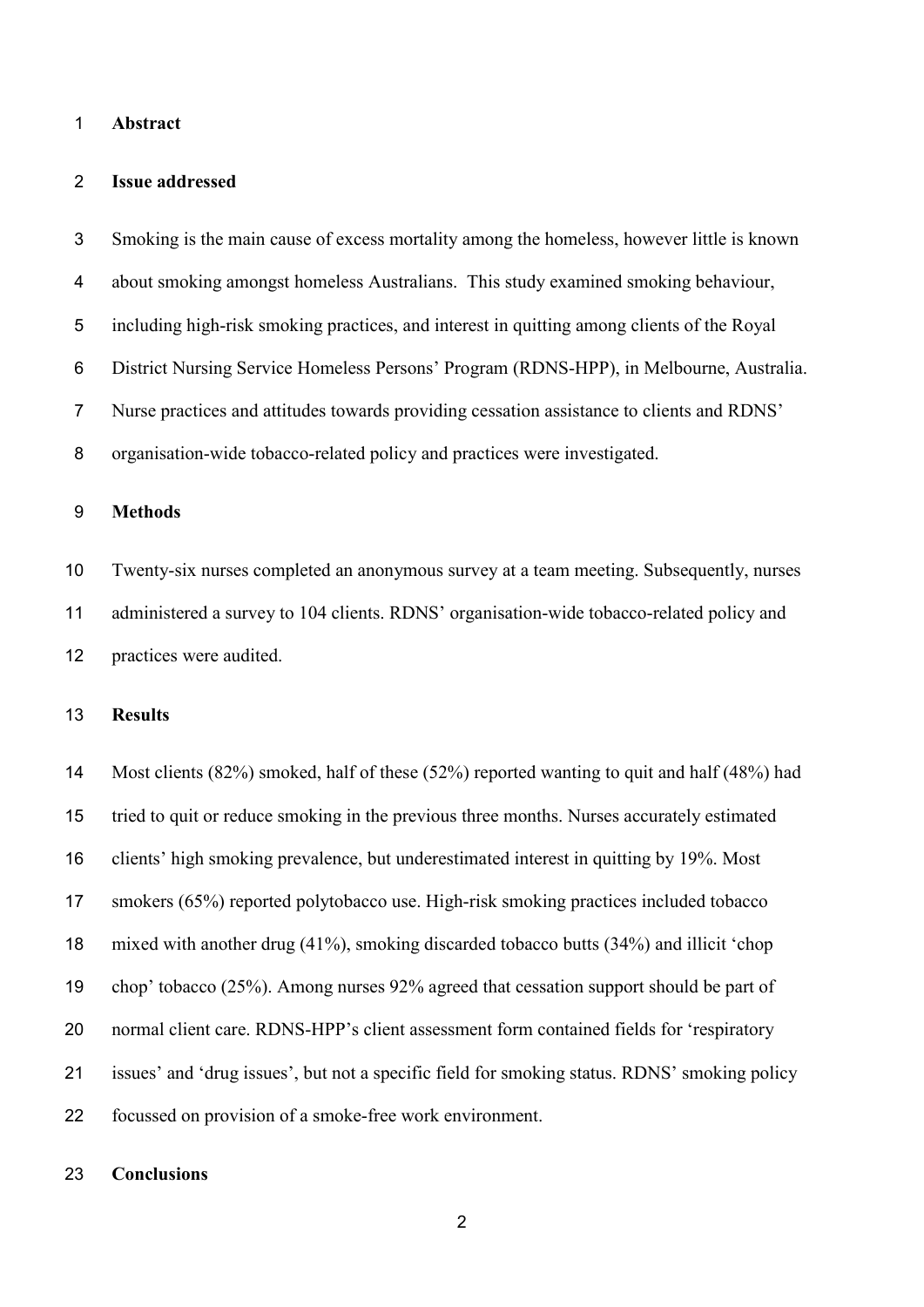| 24 |  | Many smokers using homeless services want to quit. |  |  |
|----|--|----------------------------------------------------|--|--|
|    |  |                                                    |  |  |
|    |  |                                                    |  |  |

# **So what?**

- Homeless services should develop, and include in their smoking policy and intake processes,
- a practice of routinely assessing tobacco use, offering brief interventions and referral to
- appropriately tailored services.

# 

# **Key words**

- tobacco, cigarettes, chop chop, cannabis, high-risk smoking, polytobacco, nurse, attitudes,
- practice,
- 
- 
- 
- 
- 
- 
- 
- 
- 
- 
- 
- 
- 
-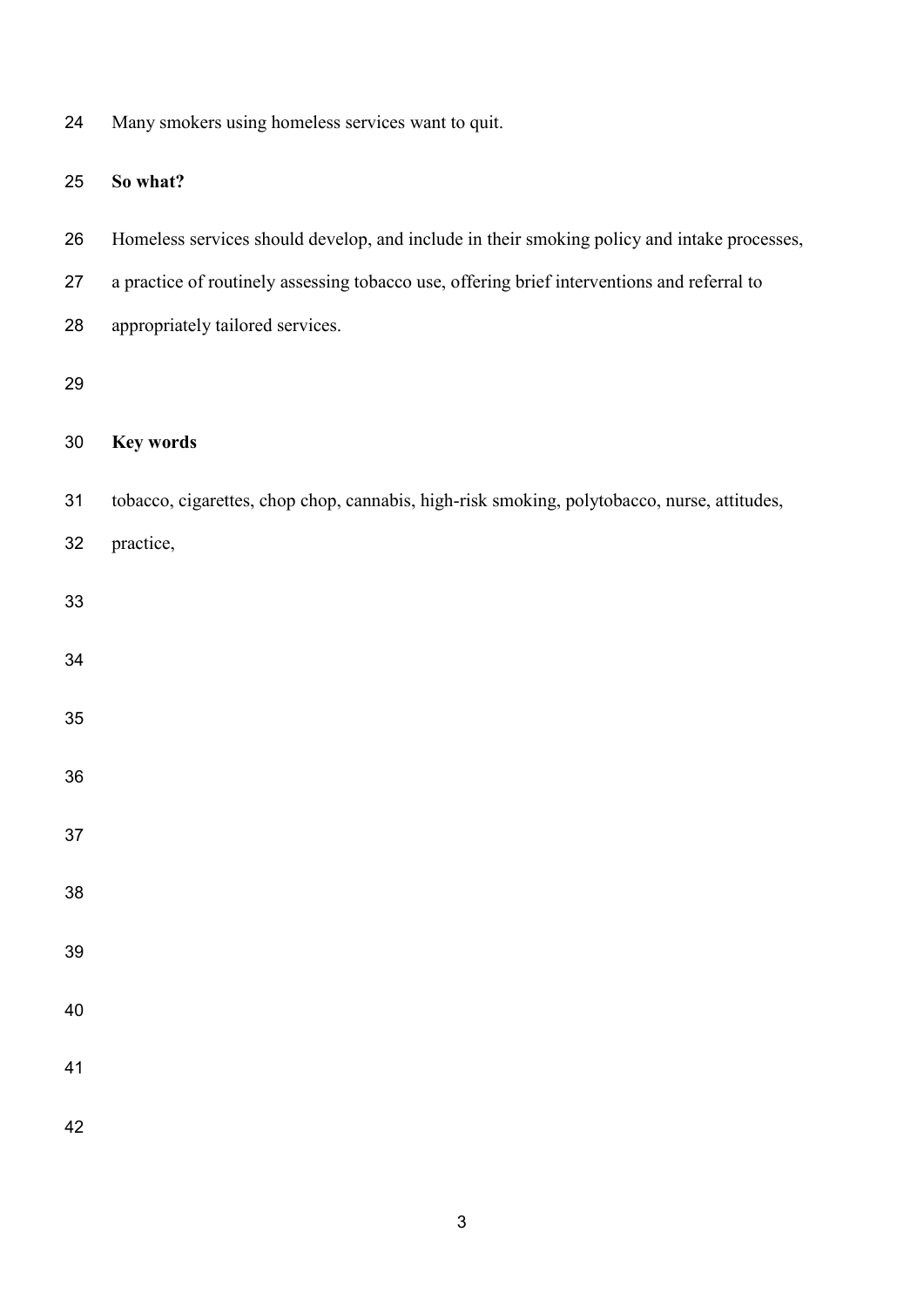#### **Introduction**

 On any given night in Australia 1 in 200 people are homeless, defined as living in an 45 inadequate dwelling or having no or insecure tenure.<sup>[1](#page-16-0)</sup> In high-income countries, tobacco 46 smoking amongst people experiencing homelessness is extremely prevalent.<sup>[2-4](#page-16-1)</sup> and has been 47 identified as the main cause of excess mortality.<sup>[5](#page-16-2)</sup> However, very little is known about smoking behaviour amongst homeless Australians. Reported smoking prevalence rates of 49  $77\%$ <sup>6</sup> in 1995-6 and  $83\%$ <sup>7</sup> in 2011 contrast sharply with the rapid decline in the Australian 50 general population smoking rate from 24% to 13% over the last 15 years[.](#page-16-5)<sup>8</sup> Homeless Australians are now over six times more likely to smoke than the general population, widening the associated health and economic disparity between these groups. The two Australian studies reporting smoking prevalence were broad studies of health or social, economic and personal factors relating to homelessness. As such, they provide little information about smoking beyond prevalence. Overseas research has found that concurrent use of two or more tobacco products (polytobacco use) was prevalent (51%) among homeless 57 smokers at a shelter in Dallas, Texas.<sup>[9](#page-16-6)</sup> While, another U.S. study observed high rates of high- risk smoking practices amongst 59 homeless smokers in Los Angeles, including remaking 59 cigarettes from discarded butts (71%) and smoking discarded butts  $(63\%)$ .<sup>[10](#page-17-0)</sup> Such practices pose a risk of exposure to toxins trapped in filters and tobacco remains and increase infectious disease transmission. No Australian studies have reported on types of tobacco smoked among the homeless, including use of illicit tobacco (known as 'chop chop') which is considerably cheaper than legally purchased tobacco. Chop chop may be grown and processed using techniques and bulking agents that elevate concentrations of heavy metals 65 and other toxins.<sup>11-14</sup> Such information is needed to inform strategies to reduce smoking rates and harm.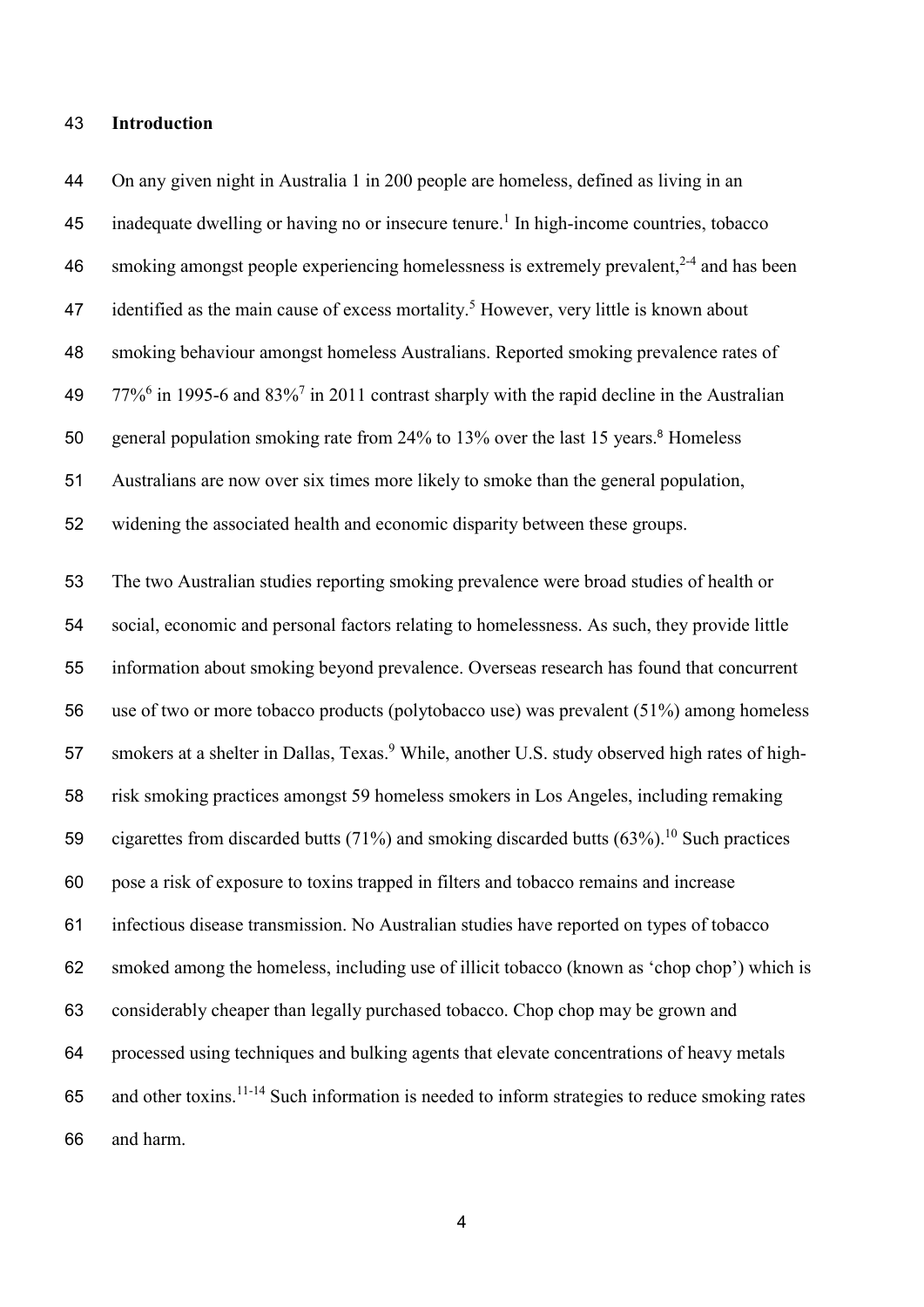Emerging evidence from the U.S. indicates that homeless smokers are as interested in 68 receiving help to quit as non-homeless smokers,  $14-18$  with self-efficacy to quit significantly 69 higher if assistance (pharmacotherapy and counselling) is available.<sup>[16](#page-17-3)</sup> While no Australian studies have investigated interest in quitting specifically among homeless populations, there is some evidence from clients of social and community service organisations (SCOSs) in NSW, which would include homeless individuals amongst other people seeking welfare 73 support.<sup>[19](#page-17-4)</sup> Among 383 clients 61% smoked and 53% wanted help from SCOS staff to quit.<sup>19</sup> While SCSO staff identified smoking cessation assistance as a good fit with other services 75 provided,<sup>[19](#page-17-4)</sup> very few offered cessation assistance. Barriers identified in a qualitative investigation included staff assumptions that clients would not be interested in quitting, or were unable to quit, as they needed tobacco to cope with stress. In addition, staff felt insufficiently resourced to address smoking in regards to time, funding for pharmacotherapy 79 or training.<sup>20</sup> Similar barriers were identified in a U.S. study of health professional attitudes toward smoking specifically among the homeless. An online survey completed by 231 (30%) of 762 members of the Health Care for the Homeless Clinicians' Network indicated that frequently cited barriers to addressing patient tobacco use included competing medical, 83 psychiatric or social issues (78%), lack of time (47%) and having inadequate local resources 84 or access to cessation therapies  $(38\%)$ <sup>21</sup>

 The above findings suggest a mismatch between client interest in stopping smoking and staff willingness to raise and address the issue. The current study sought to examine smoking in 87 an Australian homeless service from the client, staff and organisational perspectives, to inform changes to reduce the harm caused by client tobacco use. In addition, this investigation aimed to add to the very limited Australian data on smoking amongst the homeless, including for the first time interest in quitting and the prevalence of high-risk smoking practices.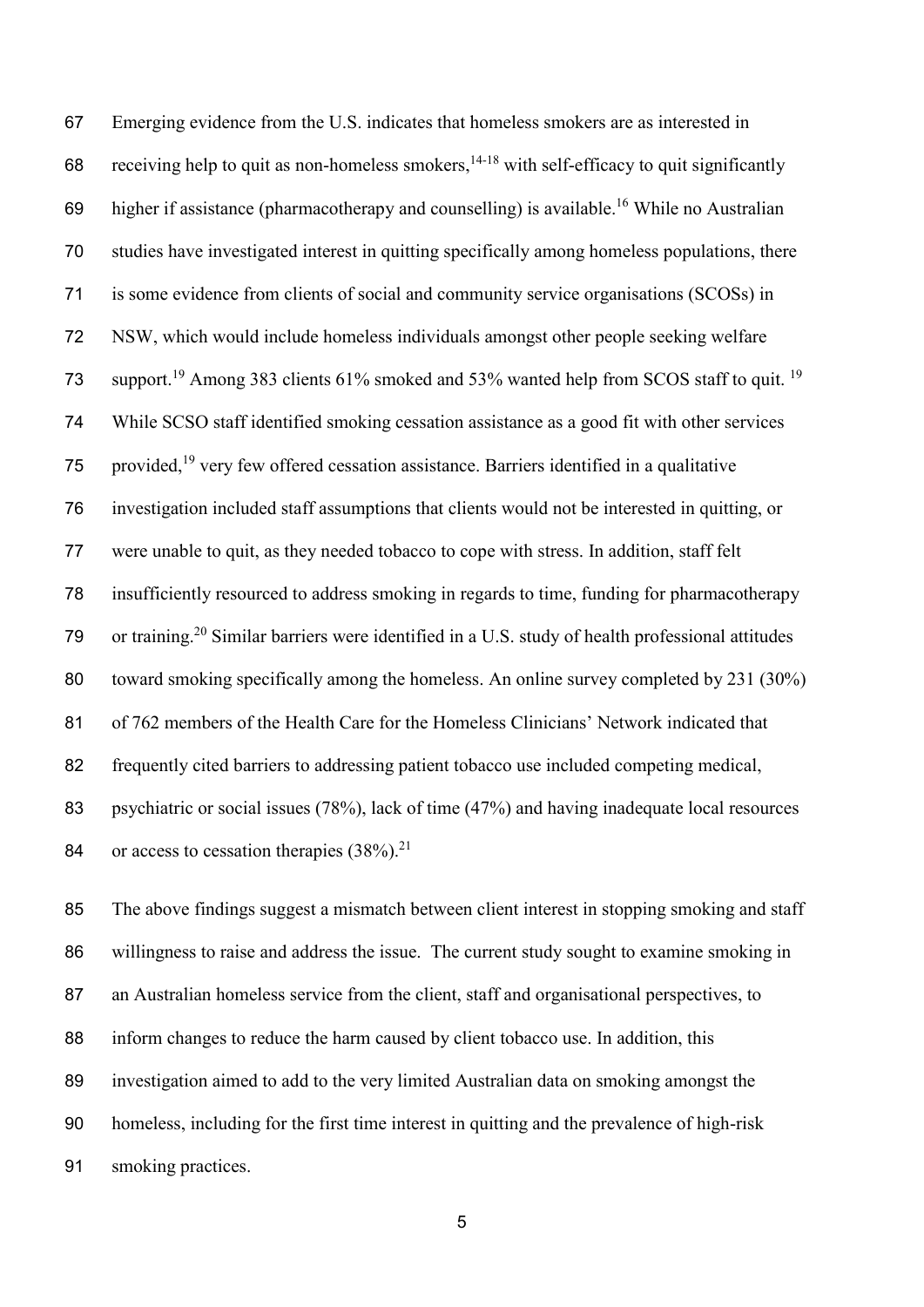| 92 | <b>Methods</b> |  |
|----|----------------|--|
|    |                |  |

Setting

| 94  | The Royal District Nursing Service Homeless Persons' Program (RDNS-HPP), in                    |
|-----|------------------------------------------------------------------------------------------------|
| 95  | Melbourne, Australia, comprises a team of community health nurses who provide holistic         |
| 96  | primary health care to individuals experiencing (or at risk of) homelessness. Clients included |
| 97  | those serviced by an outreach model (e.g. street homeless, supported residential services) and |
| 98  | via nurse clinics (e.g. specialist homeless services, community health settings). In 2010      |
| 99  | RDNS-HPP prioritised smoking cessation support for clients and sought assistance from Quit     |
| 100 | Victoria.                                                                                      |
| 101 | Ethical approval                                                                               |
| 102 | The Royal District Nursing Service Human Research Ethics Committee approved this               |

research.

## Nurse survey

 In June 2011, all nurses at a routine staff meeting (26 from a staff of 34, 76%) completed an anonymous, 28-question, survey. Questions investigated nurses' attitudes toward providing smoking cessation assistance to clients, their current practices and their perceptions of 108 barriers to providing assistance. Nurses also estimated the smoking rate and interest in quitting of their case-load, and disclosed their own smoking status.

110 Client survey

In April 2012, all nurses at a routine staff meeting (25 from a staff of 34, 74%), were asked to

112 administer an eight-question survey with the first five clients, aged  $\geq$ 18, they saw from 27<sup>th</sup> of

April 2012. Data was collected over a two week period. Participation was voluntary and a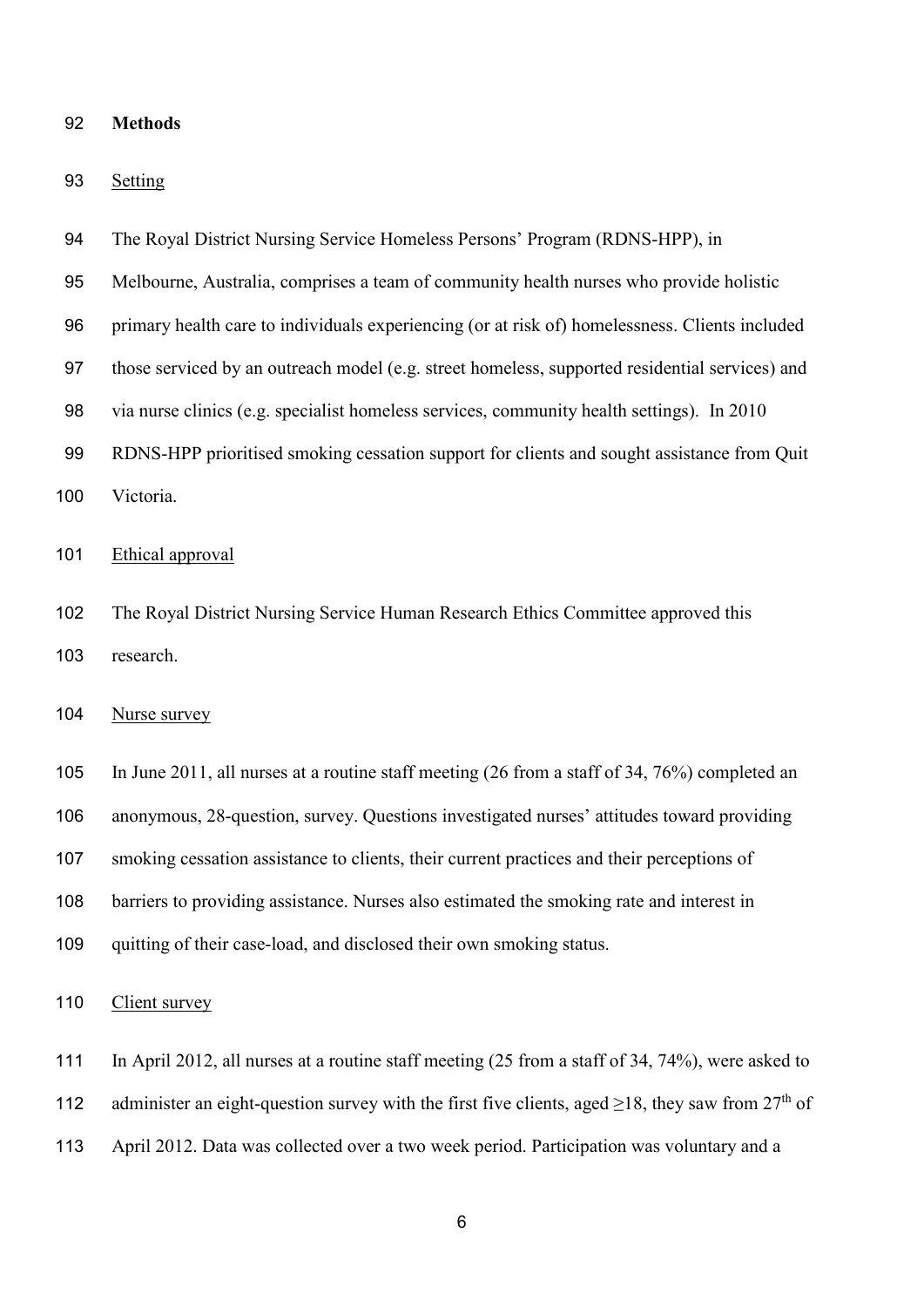plain language statement and consent form was completed with all clients. If a client declined 115 to participate, nurses were instructed to ask the next client they saw (i.e.  $6<sup>th</sup>$  client) and so on 116 in order to conduct the survey systematically.

 Demographic measures were age, gender and homelessness category which was stratified 118 into three levels<sup>[22](#page-17-6)</sup>. Primary homeless describes those without conventional shelter, such as 'rough sleepers', 'squatters' or those living in improvised dwellings such as cars. Secondary homeless applies to people residing in unsecured and temporary accommodation, such as 121 crisis accommodation, and is operationally defined as lasting for  $\leq$ 12 weeks. Tertiary 122 homeless describes those accommodated for  $\geq$ 13 weeks, without security of tenure, such as in boarding houses. Participants' demographic information was compared to that of all RDNS- HPP clients in 2011-2012, which was obtained from the organisation's client management database.

 Smoking measures included smoking status, types of tobacco smoked, tobacco consumption, 127 attempts to quit or reduce smoking in the previous three months and current interest in quitting. Tobacco consumption was reported as the number of cigarettes smoked daily and/or how many grams of pouch tobacco were smoked daily. Total tobacco consumption was 130 computed by converting grams of pouch tobacco to number of cigarettes  $(0.8gm = 1$  cigarette). Tobacco companies in Australia are taxed at a higher rate for sticks of tobacco exceeding 0.8gm of tobacco; therefore most manufactured cigarettes contain 0.8gm of tobacco.

 Reasons for nurses not administering the client survey (n=9) included being on leave, other work commitments or working with clients <18 years old. Staff reported that no clients refused to participate, however not all staff completed five surveys.

Audit of RDNS's tobacco policy and practice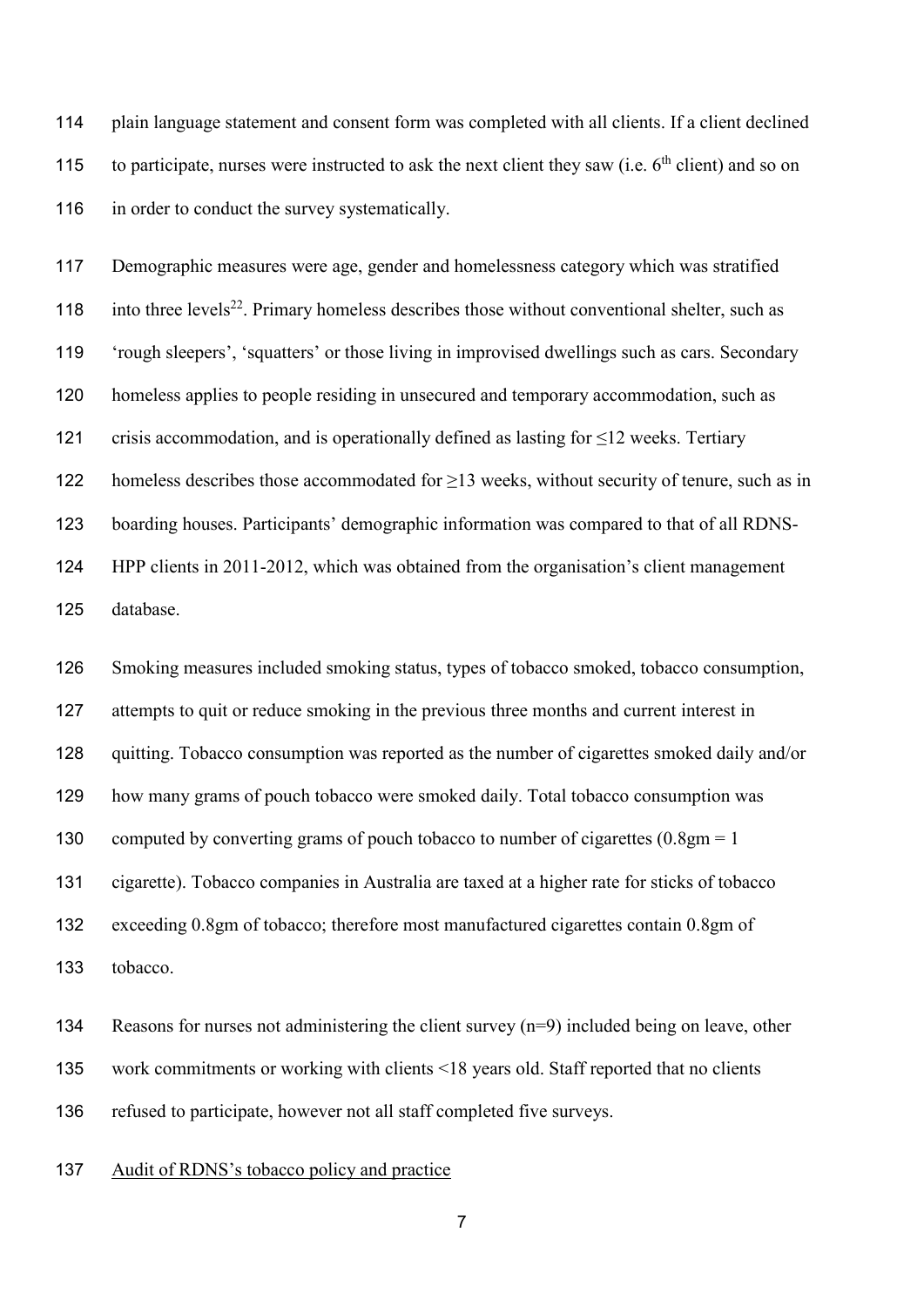RDNS-HPP reference group members (Client Services Manager, Team Coordinator and a nurse) provided a copy of RDNS' smoking policy for content analysis. Further discussions ascertained whether client smoking status and treatment were fields on client assessment forms and on the RDNS client management database, whether any cessation training had been provided to staff and what forms of cessation assistance were currently offered.

**Results**

Nurse survey

*Nurses' smoking*

 Only two (8%) nurses were current smokers, nine (35%) were former smokers and 15 (58%) had never smoked.

#### *Attitudes and current practices*

149 Almost all nurses (92%, n=24) 'agreed' or 'strongly agreed' that assistance for clients to quit or reduce smoking should be part of the normal care that RDNS-HPP provides. A similar number (96%, n=25) responded 'yes' that their service is an appropriate setting to provide cessation treatment. Open-ended optional reasons for this included existing rapport with clients, capacity to deliver flexible, intensive and long-term care, and recognition of client need given high rates of smoking and poor health. However, Table 1 indicates high variation in nurses' cessation practice. Of note, under half of nurses (42%, n=11) consistently recorded new clients' smoking status in case notes, and 15% (n=4) consistently asked if clients were interested in reducing or quitting.

[Table 1 here]

*Estimates of client smoking and interest in quitting*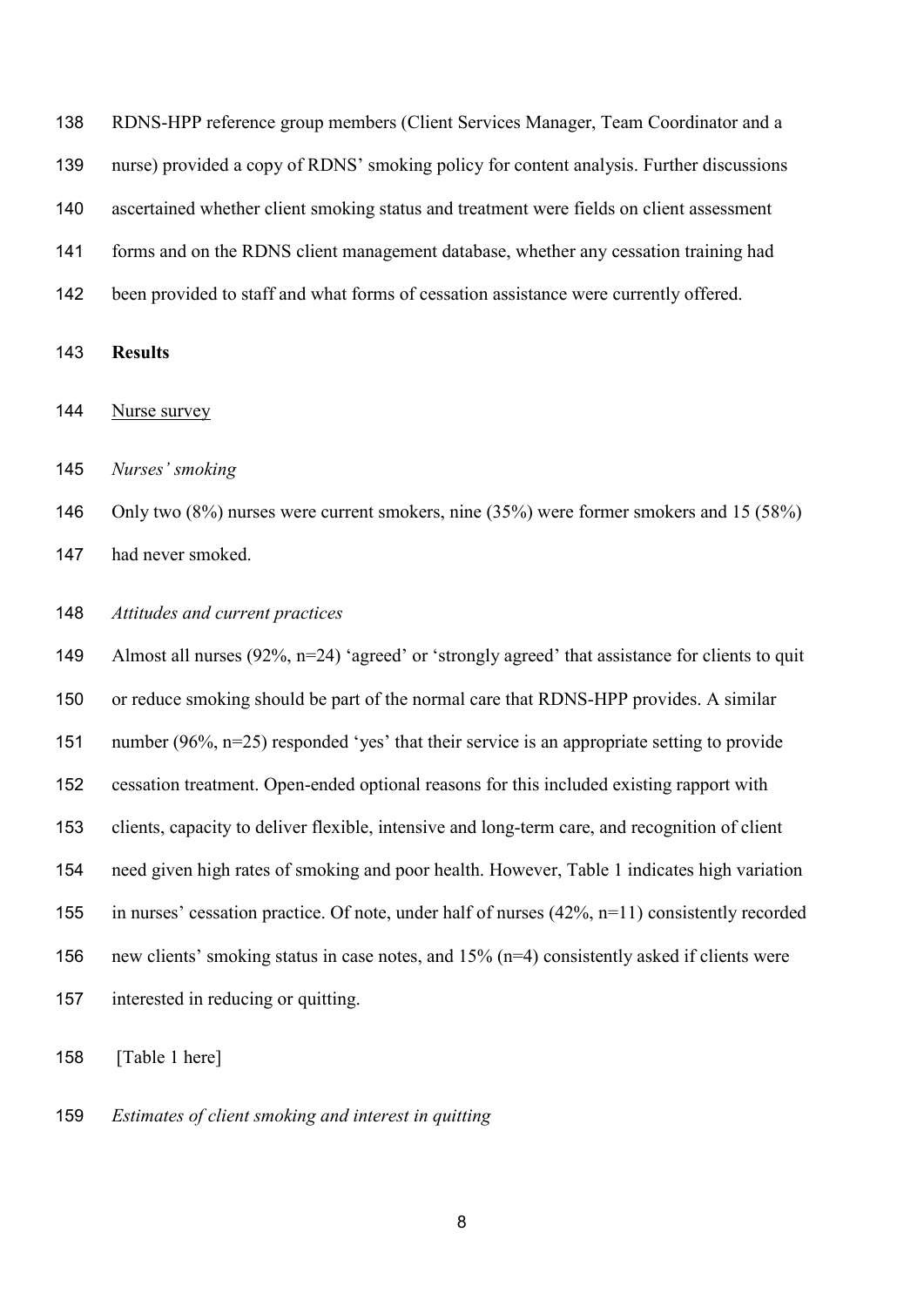| 160 | Nurses estimated (prior to the conduct of the client survey) that an average of 88% of their          |
|-----|-------------------------------------------------------------------------------------------------------|
| 161 | case-load were current smokers (range: 75-100%). They estimated that on average 33%                   |
| 162 | (range:0-80%) of their smoking clients 'would be interested in quitting or reducing'.                 |
| 163 | Barriers to smoking cessation                                                                         |
| 164 | Barriers identified as 'significant' by nurses in offering cessation assistance included 'client      |
| 165 | cognitive impairment' (62%, $n=16$ nurses agreed), 'clients' other welfare needs taking               |
| 166 | priority' (62%, $n=16$ ) and 'difficulty locating clients' (50%, $n=13$ ). A less salient barrier was |
| 167 | 'questionable benefits of quitting for some clients' $(19\%, n=5)$ . No one selected 'not             |
| 168 | comfortable raising smoking with clients' as a barrier.                                               |
| 169 | Over half of the nurses $(58\%, n=15)$ 'agreed' or 'strongly agreed' with the statement 'quitting     |
| 170 | smoking increases the possibility of exacerbating clients' mental health issues'. Eight (31%)         |
| 171 | were neutral and three (12%) 'disagreed' or 'strongly disagreed'. When asked 'Do you think            |
| 172 | smoking provides any benefits to your clients?' 16 (62%) nurses selected 'smoking reduces             |
| 173 | stress' and the same number selected 'smoking reduces boredom'.                                       |
|     |                                                                                                       |

Table 2 outlines barriers identified by nurses that in their opinion would present significant

barriers for clients' participation in smoking cessation assistance.

176 [Table 2 here]

# 177 Client survey

# *Client characteristics*

Characteristics of the 104 clients that participated are presented in Table 3. Participants were

representative of the wider population of 1,432 RDNS-HPP clients in 2011-2012 in regards to

gender and age, however the survey sample included less primary, hence more secondary and

tertiary, homeless clients (36% tertiary, 28% secondary, 23% primary,12% not specified).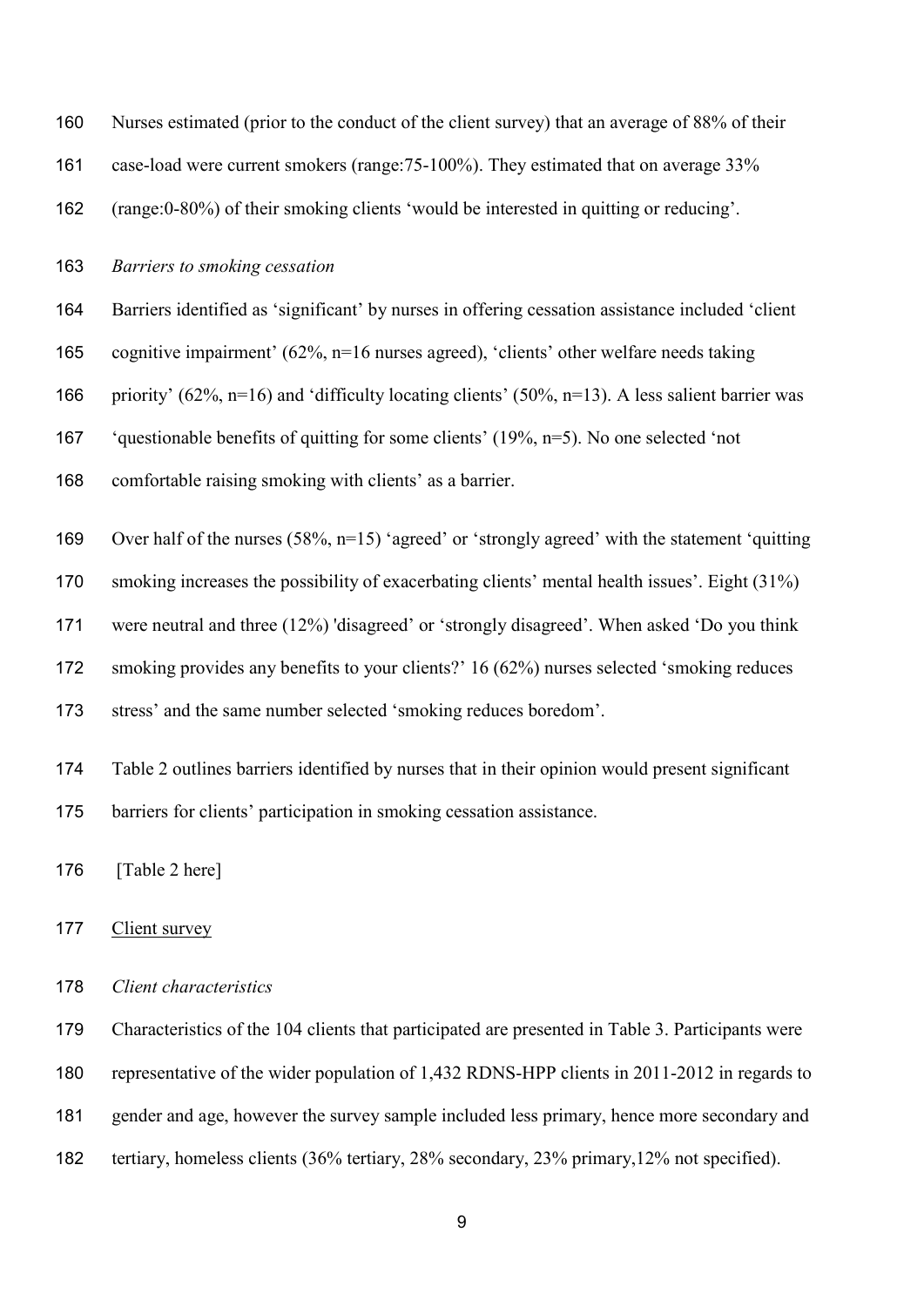| 183 |                                                                                                      |
|-----|------------------------------------------------------------------------------------------------------|
| 184 | [Table 3 here]                                                                                       |
| 185 |                                                                                                      |
| 186 | Client smoking behaviour                                                                             |
| 187 | In all, 82% of clients were smokers with 65% using more than one type of tobacco (Table 3).          |
| 188 | Table 4 reports the types used and shows relatively low 'chop chop' use, but high use of             |
| 189 | tobacco mixed with another drug. Smoking and tobacco consumption were not related to age,            |
| 190 | gender or homelessness category.                                                                     |
| 191 |                                                                                                      |
| 192 | [Table 4 here]                                                                                       |
| 193 |                                                                                                      |
| 194 | Clients' smoking cessation behaviour                                                                 |
| 195 | Clients were asked 'In the last three months have you tried to reduce or quit smoking?' with         |
| 196 | affirmative responses choosing between 'yes, I quit', 'yes, I reduced' or 'I tried with little       |
| 197 | success'. Outcomes in Table 3 show that almost half the clients reported either cutting down         |
| 198 | or making a quit attempt.                                                                            |
| 199 |                                                                                                      |
| 200 | Of the nine clients who had made a quit attempt during the previous three months, four had           |
| 201 | quit for $\geq$ 7 days and five quit for <7 days. Reporting a quit attempt was not related to age or |
| 202 | gender, but was related to classification of homelessness in the opposite direction to that          |
| 203 | expected. In all, 22% (2 of 9 cases) of primary homeless clients reported a quit attempt versus      |
| 204 | 18% (6 of 33 cases) of secondary homeless clients and 2% (1 of 42 cases) of tertiary                 |
| 205 | homeless, $X^2$ (n=84) =6.93, df=2, p=0.03.                                                          |
| 206 |                                                                                                      |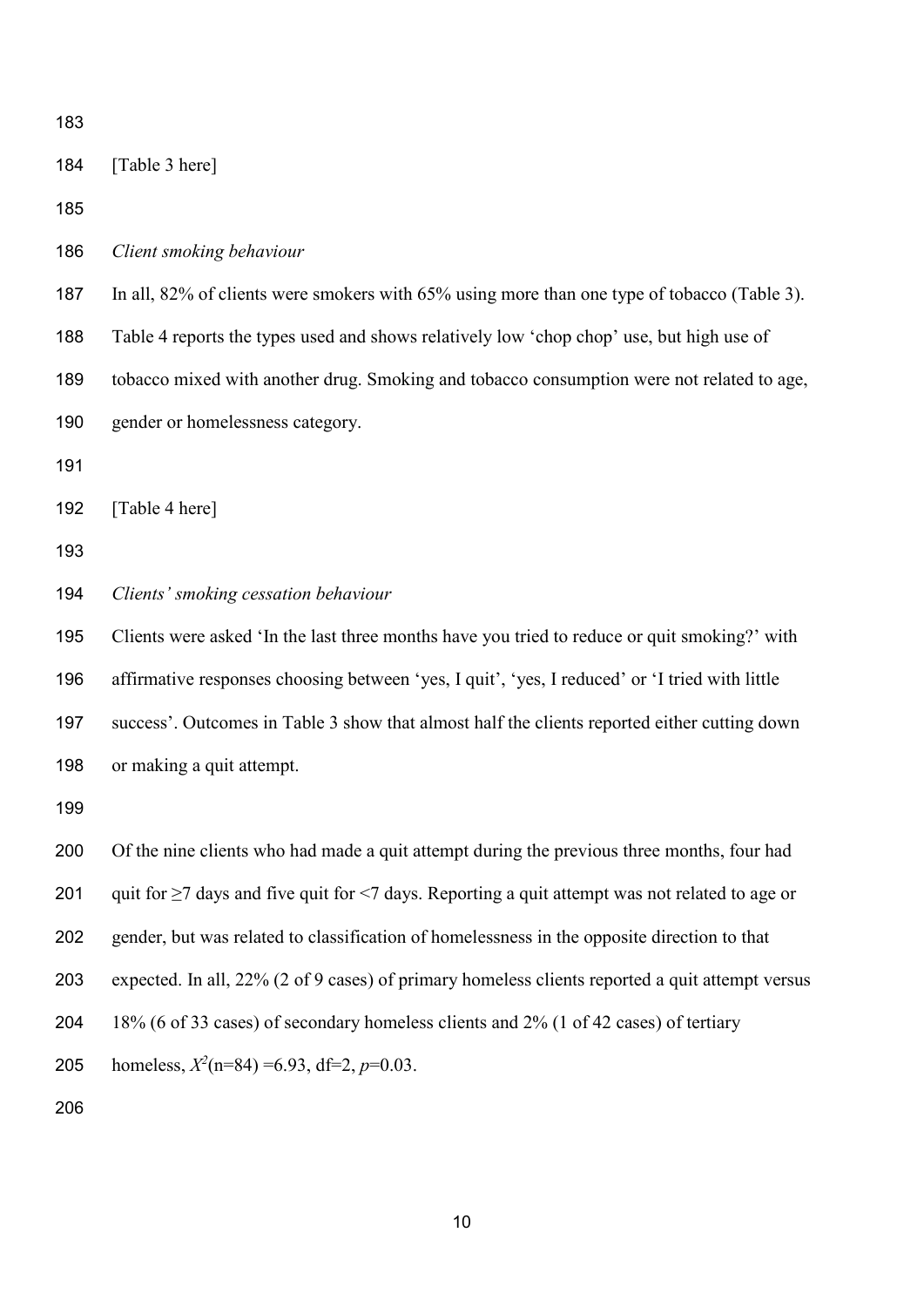The 31 clients who reported reducing consumption in the previous three months had done so by a mean of 11 cigarettes daily (range: 3-49). Reducing smoking was not related to age, gender or homelessness classification.

 Reducing consumption or making a quit attempt in the three months before the survey was less likely among those with higher consumption, polytobacco use or who smoked discarded 213 butts. Specifically,  $31\%$  of those smoking  $\geq 25$  cigarettes per day reported quitting or cutting down compared to 44% of those smoking 16-24 cigarettes and two thirds (66%) of those 215 smoking ≤14 cigarettes per day,  $X^2(n=84) = 7.66$ , df=2,  $p=0.02$ . Thirty-nine per cent of 216 polytobacco users reported reducing tobacco use or making a quit attempt compared to 63% 217 of those smoking only one form of tobacco,  $X^2(n=84) = 4.66$ , df=1,  $p=0.03$ . Similarly 32% of those who reported smoking butts reported reducing tobacco use or making a quit attempt 219 compared to 55% of those who reported never smoking discarded cigarette butts,  $(X^2(n=84))$ 220  $=4.11$ , df=1,  $p=0.04$ ). Use of chop chop or smoking tobacco mixed with another drug were not related to making quit attempts or tobacco reduction.

# *Clients' interest in stopping smoking*

 Just over half of clients reported that they would like to stop smoking (Table 3). This is considerably more than the nurses' estimate of 33%. Amongst those wanting to stop 226 smoking, most  $(82\%, n=36)$  had tried to reduce or quit during the previous three months compared to 44% (n=18) of those not interested in stopping,  $X^2$ (n=85)=13.58, df=1,  $p$ <0.001. Desire to stop smoking was unrelated to classification of homelessness, age, gender or tobacco consumption.

#### RDNS' tobacco policy and practice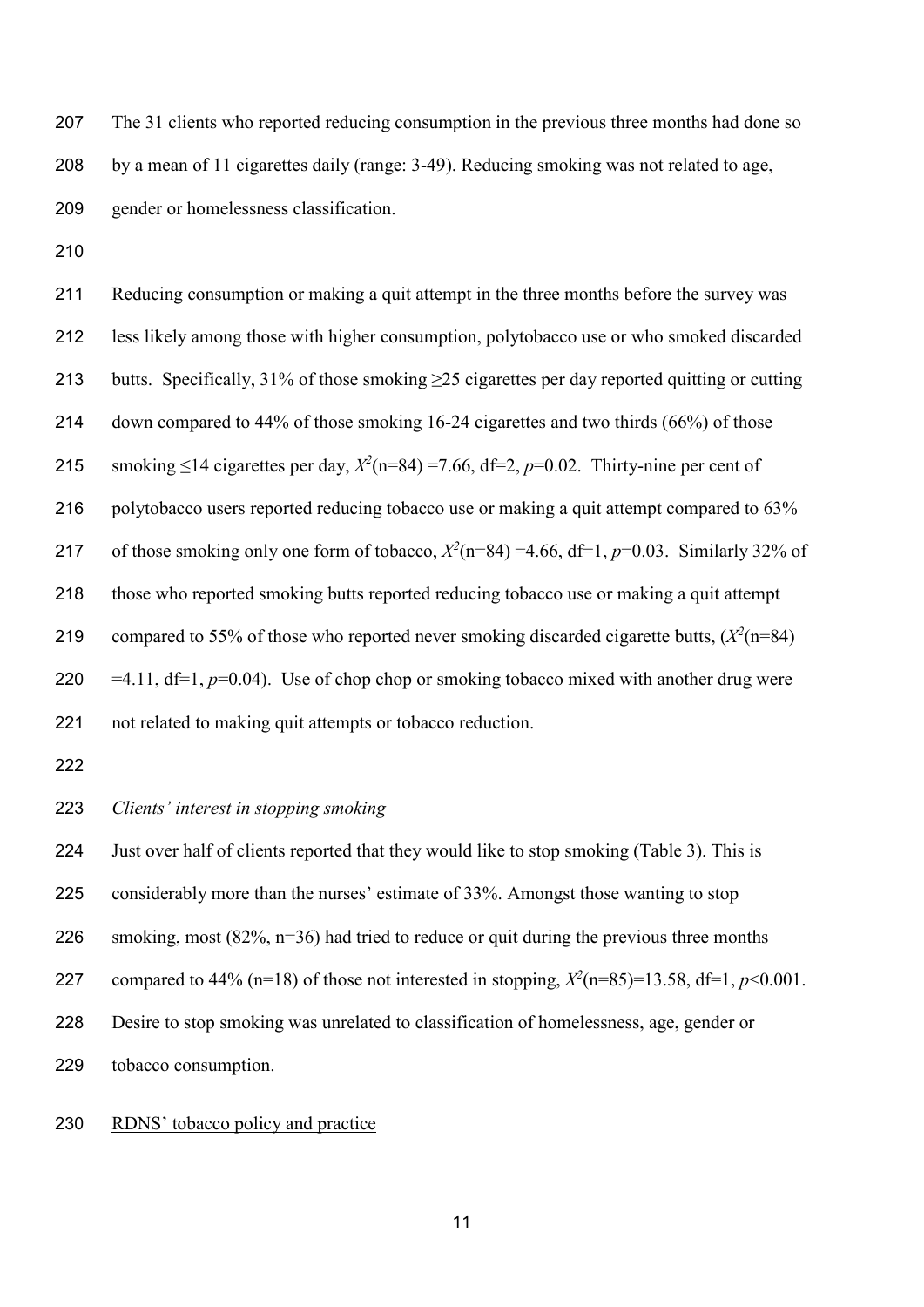RDNS' smoking policy sits within an occupational health and safety framework i.e. the provision of a smoke-free work environment and was addressed to service providers, although it suggested that 'clients can help us by assisting us with their home healthcare and safety (e.g. no smoking in room with oxygen equipment)'. RDNS-HPP operates as a client- led service avoiding a directive approach in regard to client smoking or other drug use, as it was felt this may discourage service engagement.

 RDNS-HPP's client intake assessment did not include smoking status or treatment as specific items, but included the fields 'respiratory issues' and 'drug issues', in which smoking could be recorded. One nurse had attended a Quit Victoria cessation training course in the previous 12 months.

Provision of cessation assistance was either client initiated and/or at nurses' discretion.

Nurses routinely assisted clients with GP visits and medications. Prior to the February 2011

government subsidy of NRT patches a number of funding allocations for NRT were sought,

however the high cost meant it could not be offered broadly to RDNS-HPP clients.

## **Discussion**

 This study is the first in Australia to demonstrate that despite the extraordinary high and 247 persistent smoking rate among Melbourne's homeless  $(82\%$  in this study;  $77\%$  in 1995-6<sup>6</sup>[\)](#page-16-3), approximately half are interested in and are actively trying to reduce and quit smoking. Cessation assistance that is tailored to meet the needs of people experiencing homelessness is clearly warranted and likely to be well-received. However, nurses underestimated client interest in quitting because it was not routinely assessed. The client-led nature of many homeless services means that smoking is typically addressed only if clients raise the issue. This approach severely reduces access to cessation treatment because clients present with multiple welfare needs and most smokers are reluctant to seek cessation assistance given the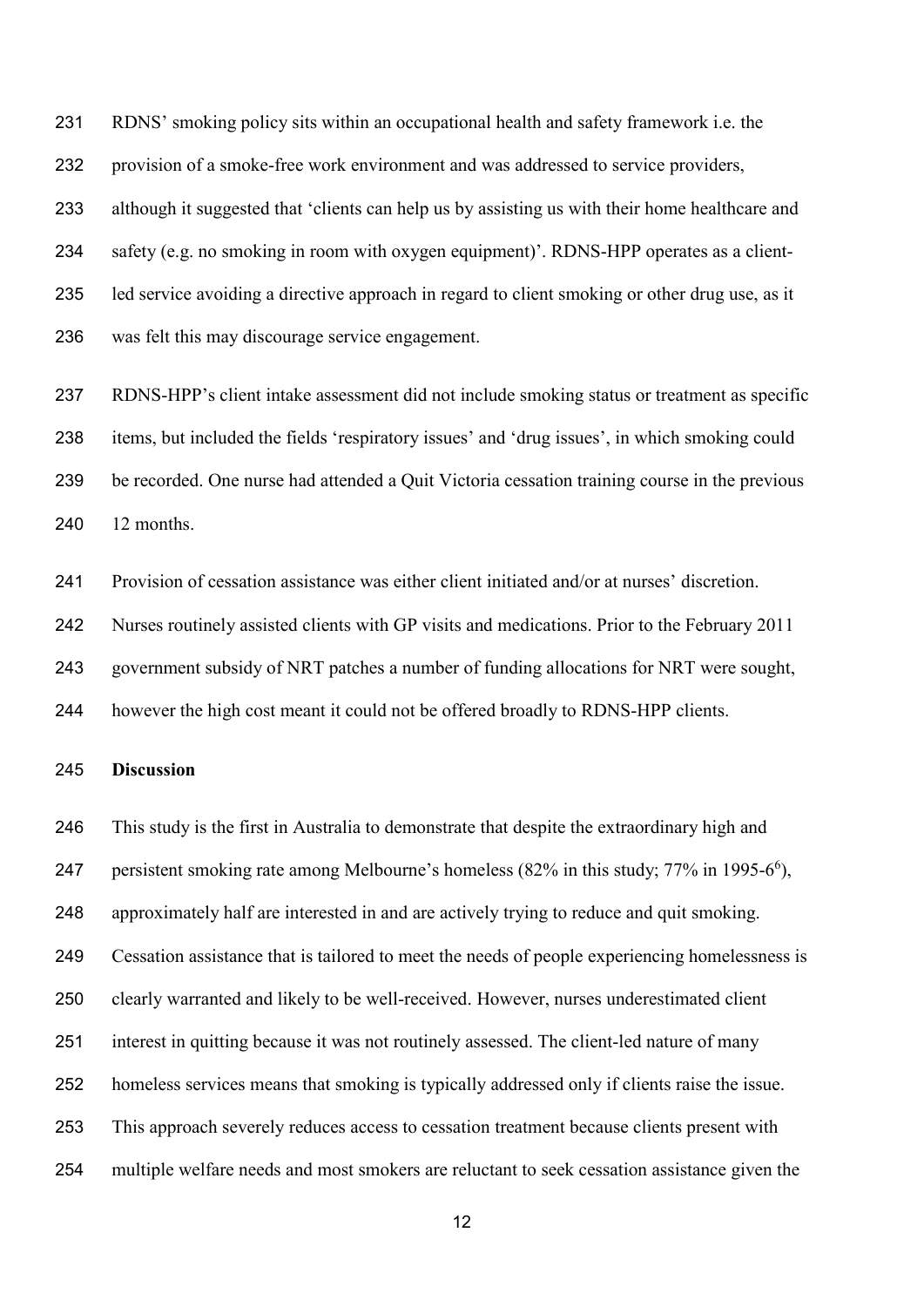strong levels of ambivalence normal for any addictive behaviour, beliefs that quitting is something they should be able to do by themselves, and lack of awareness of the 257 effectiveness of smoking cessation treatment.<sup>[23](#page-17-7)</sup> In contrast, when smokers are proactively 258 offered assistance many take it up.<sup>[24](#page-18-0)</sup> Organisational system changes such as including smoking status, interest in quitting and offers and/or referrals for assistance on client in-take forms offer an efficient means to eliminate misperceptions about client interest in quitting. Most organisations working with disadvantaged smokers already have a smokefree policy designed to limit exposure to environmental tobacco smoke. Integrating smoking assessment and cessation support into existing policies (as RDNS has subsequently done) provides a comprehensive policy that dually acts to denormalise smoking and support smokers to reduce or quit.

 The findings of this study broadly concur with U.S. research among staff and clients of 267 homeless services<sup>[14-18,](#page-17-2)21</sup> and SCSOs in NSW,<sup>19[,20](#page-17-5)</sup> i.e. high smoking rates and interest in quitting, with similar barriers to smoking cessation and treatment identified. Outcomes from a 269 small number of U.S. trials<sup>[25-27](#page-18-1)</sup> suggest that tailored evidence-based smoking cessation assistance including motivational interviewing, cognitive behavioural therapy and NRT, delivered in homeless services helps smokers to quit, with success rates lower than that of the general population, but impressive given the challenges commonly faced by this group. However, the capacity of homeless services to train staff and deliver support varies so training and practice need to be accessible and easy to implement. Tailored online training could assist homeless organisations unable to access face-to-face training. Routine delivery of brief (less than 5 minute) assistance that helps client's access reduced-cost nicotine patches available on prescription, and includes an offer for a call from Quitline, would further reduce the burden on services. RDNS staff have subsequently upskilled Victoria's Quitline in the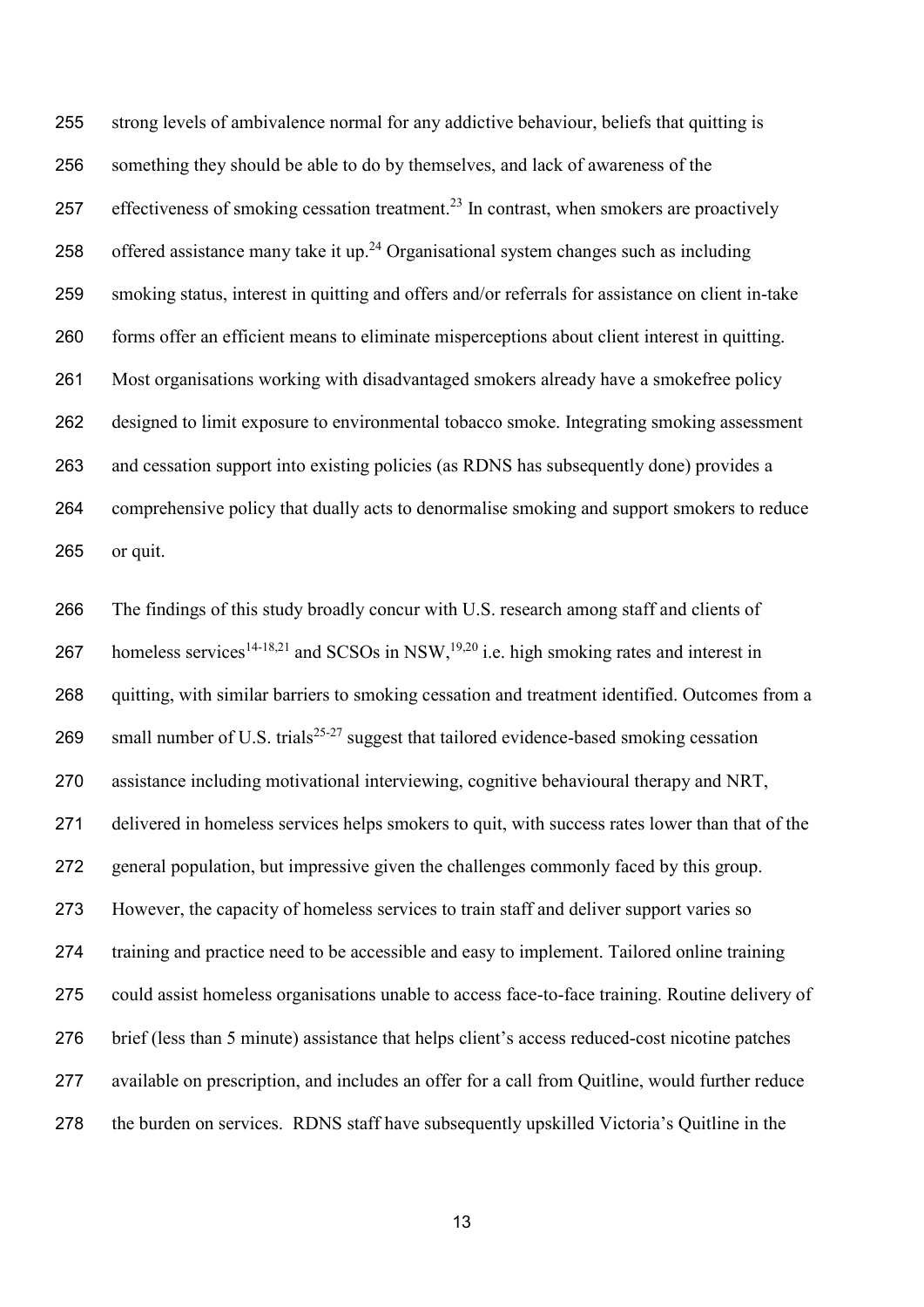needs of homeless smokers and the service has been shown to be valued by homeless 0 smokers.<sup>28</sup>

 Findings from this body of work need to inform both staff training programs and tailored tobacco treatments for people experiencing homelessness. In particular, staff training should address concerns about the impact of smoking reduction or cessation on clients' mental health. A recent meta-analysis concluded that smoking cessation is associated with improved quality of life, and reduced depression, anxiety and stress compared with continued smoking. Effect sizes for these differences were as large in people with mental illness as in the general population and were equal to or larger than those of anti-depressant treatment for mood and 289 anxiety disorders.<sup>[29](#page-18-3)</sup> Much of the concern about worsening mental health may stem from the fact that nicotine withdrawal symptoms can be difficult to distinguish from mental health symptoms, however withdrawal is temporary (around 2 weeks) and often not as severe as anticipated. Tools such as structured monitoring of withdrawal symptoms and medication 293 side-effects<sup>[30](#page-18-4)</sup> (as smoking can increase the blood levels of some psychotropic medications)<sup>[31](#page-18-5)</sup> can provide objective feedback on symptom changes, including improvements, and the opportunity for early intervention and consultation with the client's doctor in cases where symptoms worsen and persist. This monitoring of client experiences is now routine practice on Victoria's Quitline service for callers with mental health issues.

 The two in five clients smoking tobacco mixed with another drug in this study indicates that staff training should provide guidance and reassurance in addressing dual dependencies. It is commonly believed that stopping smoking is too difficult for clients trying to quit alcohol and illicit drugs, however smoking cessation treatment during addictions treatment is actually 303 associated with greater success in quitting other substances.<sup>[32](#page-18-6)</sup> Staff training to deliver health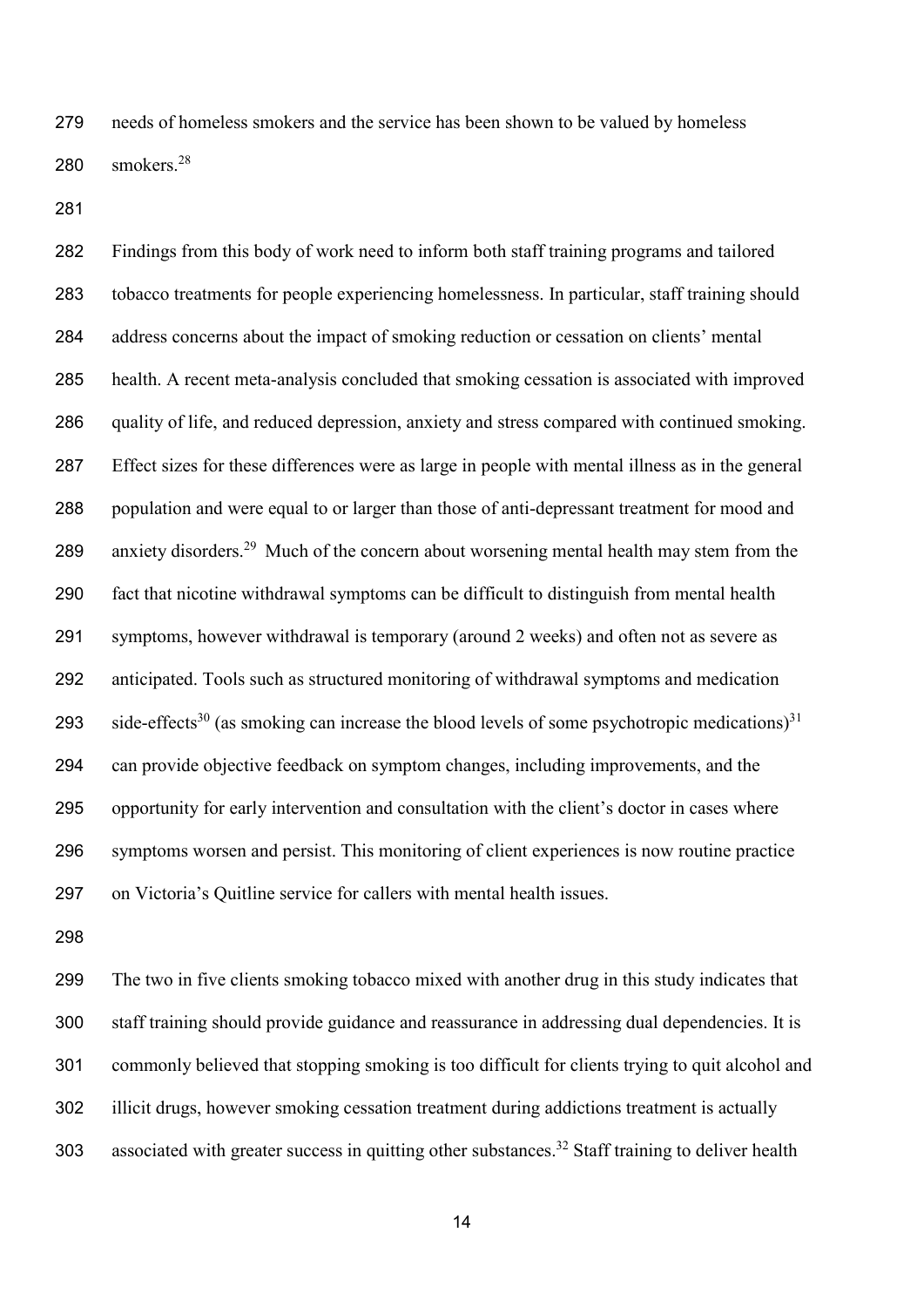information about high-risk smoking practices such as smoking butts or chop chop (reported 305 by 25% of the sample compared to 3.6% among the general population smokers<sup>[8](#page-16-5)</sup>) is also warranted to help clients make informed choices and reduce harm.

 In addition, this study found that heavier smokers, polytobacco users and butt smokers were less likely to have tried to quit or reduce smoking in the three months before the survey, possibly indicating sub-populations with very entrenched smoking in need of extra support. With regard to delivery of cessation assistance, barriers identified by nurses, such as client cognitive impairment and more pressing welfare needs, suggest that assistance needs to be delivered flexibly. Extended treatment duration and more intensive help is likely needed, but support also needs to embrace the chaos in clients' lives, have achievable goals and allow the client's input regarding the level of support.

 Limitations of this study include that the opinions and practices collected here represent those of the majority of a team of nurses from one organisation motivated to address smoking, and do not purport to be representative of homeless services more broadly. Similarly, the client sample, being approximately 7% of the total number of clients registered by one organisation, does not purport to reflect the homeless population at large. However, the diversity of clients interviewed (across service settings, age ranges, as well as varying classifications of homelessness), and the breadth of the questions asked in this study, provides valuable new insights into the lived experiences of tobacco use by people experiencing homelessness in Melbourne.

# **Conclusion**

 This study highlights the continuing high prevalence of smoking among people experiencing homelessness. This finding, coupled with the high interest in, and activity to, quit or reduce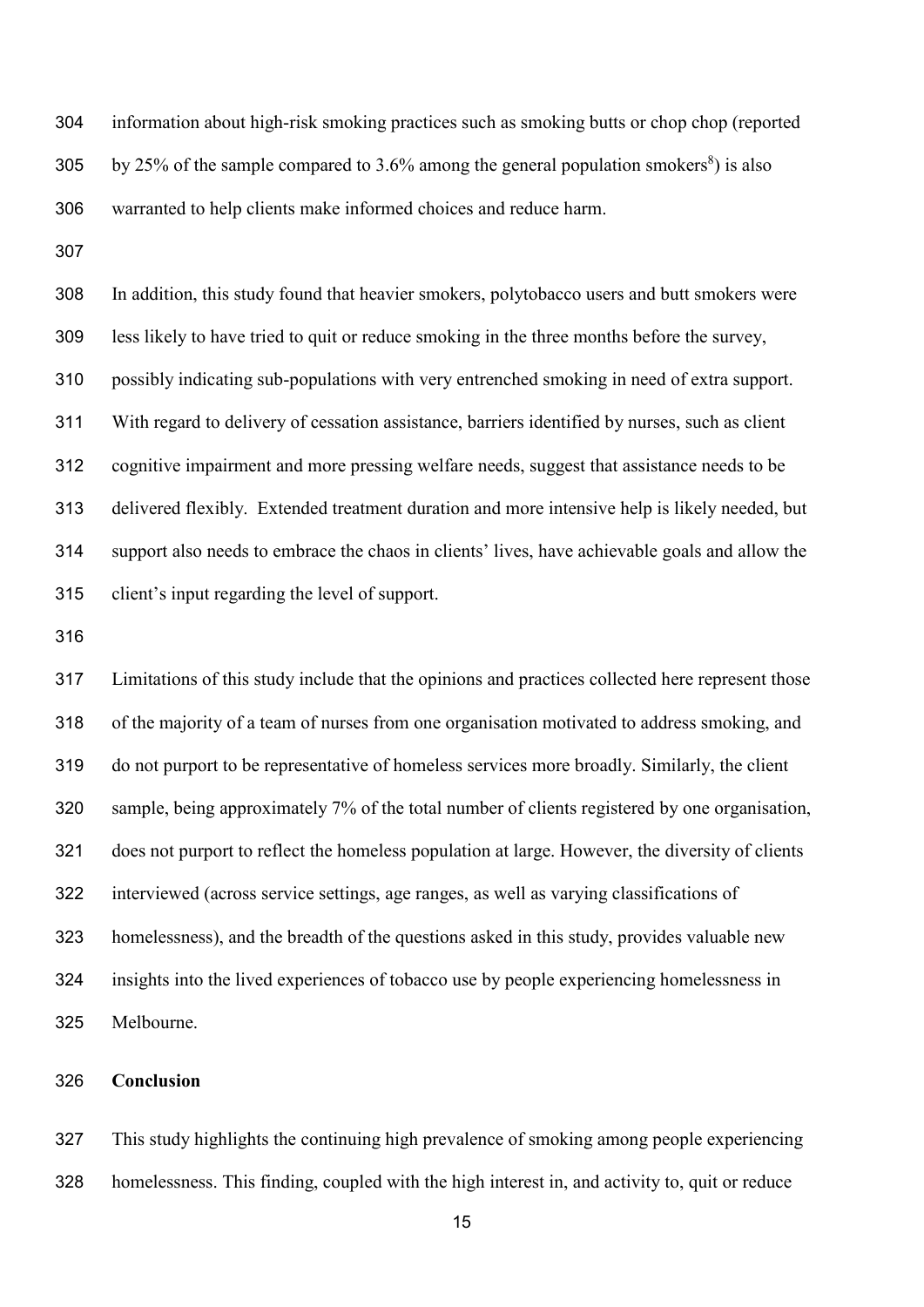- smoking shown by members of this population, underscores the unmet need for tailored and
- accessible cessation interventions. Integrating staff training that addresses common concerns
- about stopping smoking with routine smoking assessment and cessation support for clients
- into existing smokefree policies can help institutionalise support into organisational practice,
- challenge cultures permissive of smoking, and provide homeless smokers with valuable
- opportunities to decrease their financial insecurity and improve their physical and mental
- health.

#### **References**

- <span id="page-16-0"></span> **1.** Australian Bureau of Statistics (ABS). Census of Population and Housing: Estimating homelessness, 2011.Catelogue no. 2049.0. Canberra: ABS; 2012.
- <span id="page-16-1"></span> **2.** Farrell M, Howes S, Taylor C, Lewis G, Jenkins R, Bebbington P, et al. Substance misuse and psychiatric comorbidity: an overview of the OPCS National Psychiatric Morbidity Survey. *Addict Behav.* Nov-Dec 1998;23(6): 909-918. doi: 10.1016/S0306- 4603(98)00075-6
- **3.** Baggett TP, Rigotti NA. Cigarette smoking and advice to quit in a national sample of homeless adults. *Am J Prev Med.* Aug 2010;39(2): 164-172. doi: 10.1016/j.amepre.2010.03.024
- 348<br>349 **4.** Kubisova D, Adamkova V, Lanska V, Dlouhy P, Rambouskova J, Andel M. Higher prevalence of smoking and lower BMI, waist circumference, cholesterol and triacylglyceride levels in Prague's homeless compared to a majority of the Czech population. *BMC Public Health.* 2007;7(1): 51. doi: 10.1186/1471-2458-7-51
- <span id="page-16-2"></span> **5.** Hwang SW, Wilkins R, Tjepkema M, O'Campo PJ, Dunn JR. Mortality among residents of shelters, rooming houses, and hotels in Canada: 11 year follow-up study. *BMJ*. 2009;339:b4036. doi: 10.1136/bmj.b4036
- <span id="page-16-3"></span> **6.** Kermode M, Crofts N, Miller P, Speed B, Streeton J. Health indicators and risks among people experiencing homelessness in Melbourne, 1995–1996. *Aust N Z J Public Health.* 1998;22(4): 464-470. doi: 10.1111/j.1467-842X.1998.tb01415.x
- <span id="page-16-4"></span> **7.** Scutella R, Johnson G, Moschion J, Tseng Y-P, Wooden M. *Wave 1 findings from Journeys Home: a longitudinal study of factors affecting housing stability.*: Melbourne Institute of Applied Economic and Social Research, RMIT University: 2012.
- <span id="page-16-5"></span> **8.** Australian Institute of Health and Welfare. 2013 National drug strategy household survey detailed report. Drug statistics series no.28. Cat. no. PHE 183. Canberra: AIHW; 2014.
- <span id="page-16-6"></span> **9.** Kish DH, Reitzel LR, Kendzor DE, Okamoto H, Businelle MS. Characterizing concurrent tobacco product use among homeless cigarette smokers. *Nicotine Tob Res.* 2014;00(00):1-5. doi: 10.1093/ntr/ntu230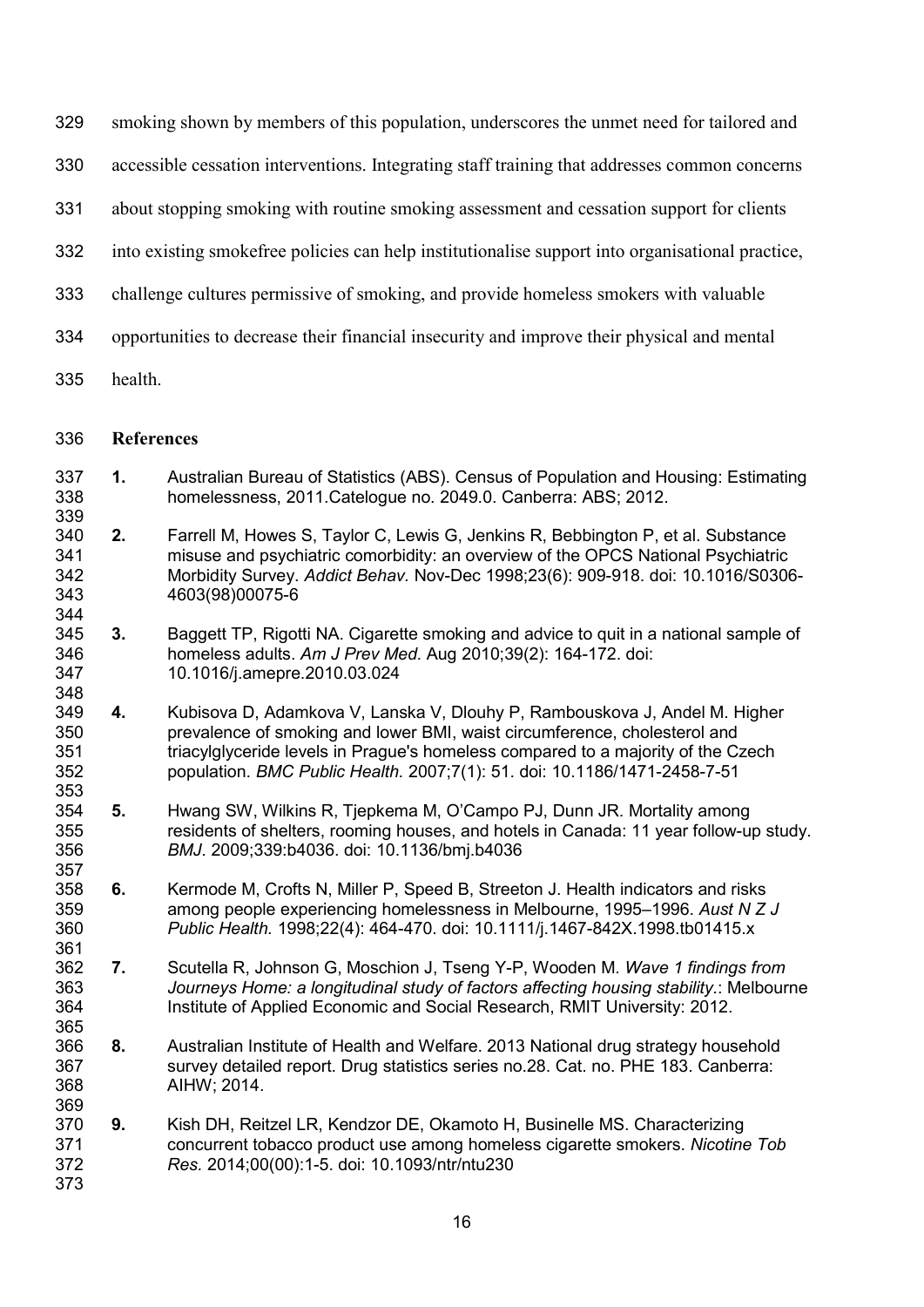<span id="page-17-7"></span><span id="page-17-6"></span><span id="page-17-5"></span><span id="page-17-4"></span><span id="page-17-3"></span><span id="page-17-2"></span><span id="page-17-1"></span>377<br>378 **11.** Pappas RS, Polzin GM, Watson CH, Ashley DL. Cadmium, lead, and thallium in smoke particulate from counterfeit cigarettes compared to authentic US brands. *Food Chem Toxicol.* 2006;45(2): 202-209. doi: 10.1016/j.fct.2006.08.001 381<br>382 **12.** Stephens WE, Calder A, Newton J. Source and health implications of high toxic metal concentrations in illicit tobacco products. *Environ Sci Technol.* 2005;39(2): 479- 488. doi:10.1021/es049038s **13.** Bittoun R. *The Medical Consequences of Smoking" Chop-Chop" Tobacco*. Report prepared for the Commonwealth Department of Health and Ageing. Australia: 2004. **14.** Okuyemi KS, Caldwell AR, Thomas JL, Born W, Richter KP, Nollen, N, et al. Homelessness and smoking cessation: insights from focus groups. *Nicotine Tob Res.*  2006;8(2): 287-296. doi: 10.1080/14622200500494971 **15.** Baggett TP, Lebrun-Harris LA, Rigotti NA. Homelessness, cigarette smoking, and<br>394 desire to quit: results from a US national study. Addiction. 2013:108(11): 2009-201 desire to quit: results from a US national study. *Addiction.* 2013;108(11): 2009-2018. doi: 10.1111/add.12292 396<br>397 **16.** Connor S, Cook R, Herbert M, Neal S, Williams J. Smoking cessation in a homeless population: there is a will, but is there a way? *J Gen Intern Med.* May 2002;17(5): 369-372. doi: 10.1007/s11606-002-0042-5 400<br>401 **17.** Butler J, Okuyemi KS, Jean S, Nazir N, Ahluwalia JS, Resnicow K. Smoking characteristics of a homeless population. *Subst Abuse.* Dec 2002;23(4): 223-231. doi: 10.1080/08897070209511495 404<br>405 **18.** Connor S, Scharf D, Jonkman L, Herbert M. Focusing on the five A's: a comparison of homeless and housed patients' access to and use of pharmacist-provided smoking cessation treatment. *Res Soc Adm Pharm.* 2014;10(2): 369-377. doi: 10.1016/j.sapharm.2013.05.011 **19.** Bryant J, Bonevski B, Paul C. A survey of smoking prevalence and interest in quitting among social and community service organisation clients in Australia: a unique opportunity for reaching the disadvantaged. *BMC Public Health.* 2011;11(1):827. doi: 10.1186/1471-2458-11-827 414<br>415 **20.** Bryant J, Bonevski B, Paul C, O'Brien J, Oakes W. Delivering smoking cessation 416 support to disadvantaged groups: a qualitative study of the potential of community<br>417 welfare organizations. Health Educ Res. Dec 2010:25(6): 979-990. doi: welfare organizations. *Health Educ Res.* Dec 2010;25(6): 979-990. doi: 10.1093/her/cyq051 **21.** Australian Institute of Health and Welfare. Counting the homeless 2006: Victoria. Cat. no. HOU203. Canberra: AIHW; 2009. 422<br>423 **22.** Carter S, Borland R, Chapman C. *Finding the Strength to Kill Your Best Friend - smokers talk about smoking and quitting.* Sydney: Australian Smoking Cessation Consortium and GlaxoSmithKline Consumer Healthcare; May 2001 2001. 

<span id="page-17-0"></span>**10.** Aloot CB, Vredevoe DL, Brecht ML. Evaluation of high-risk smoking practices used

by the homeless. *Canc Nurs.* 1993;16(2): 123-130. doi: 10.1097/00002820-

199304000-00007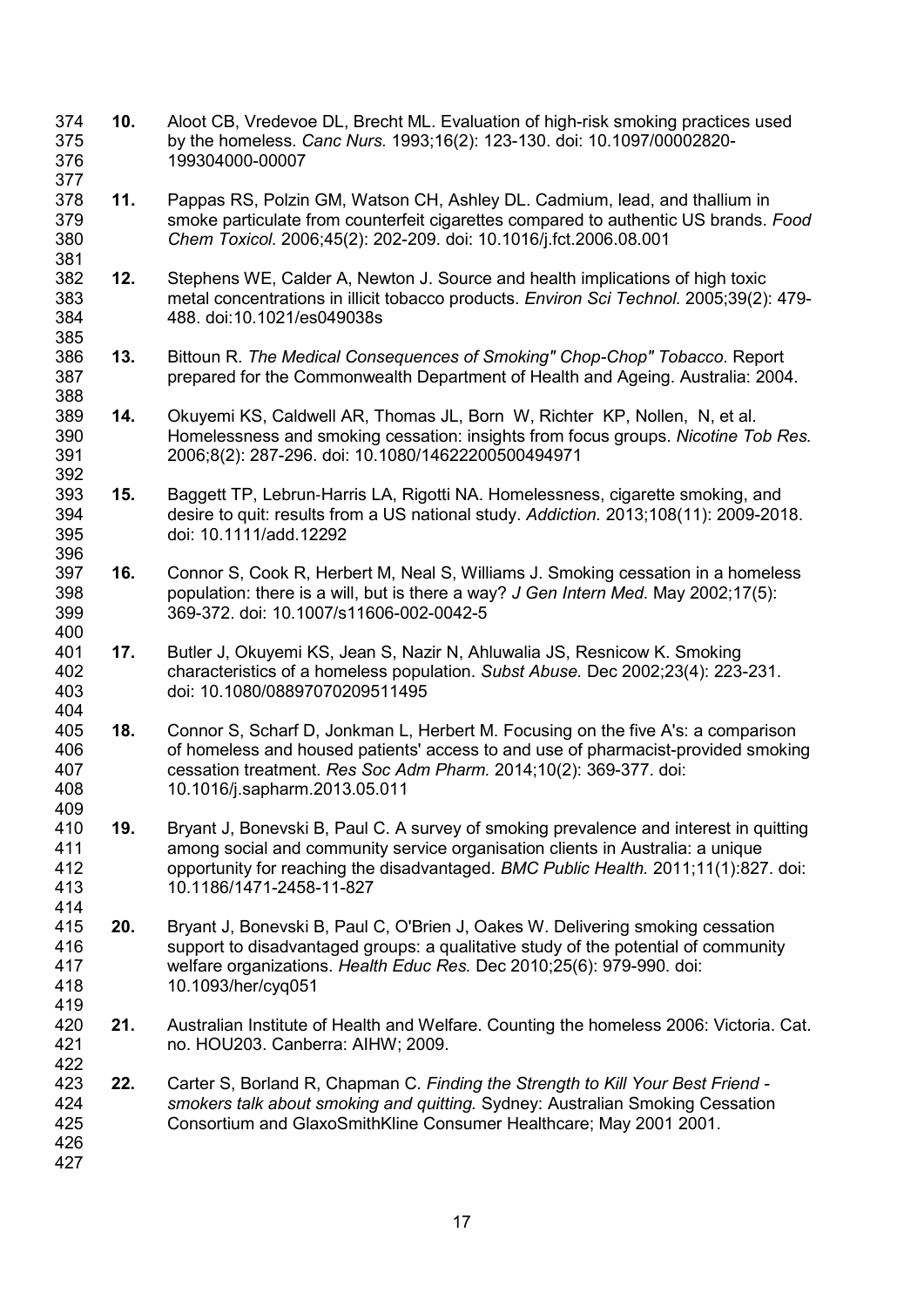- <span id="page-18-0"></span> **23.** Tzelepis F, Paul CL, Walsh RA, Wiggers J, Duncan SL, Knight J. Active telephone 429 recruitment to quitline services: Are nonvolunteer smokers receptive to cessation<br>430 support? Nicotine Tob Res. 2009;11(10):1205-1215. doi: 10.1093/ntr/ntp125 support? *Nicotine Tob Res.* 2009;11(10):1205-1215. doi: 10.1093/ntr/ntp125
- <span id="page-18-1"></span>431<br>432 24. Okuyemi K, Goldade K, Whembolua G, Thomas, JL, Eischen, S, Sewali, B, et al. Motivational interviewing to enhance nicotine patch treatment for smoking cessation among homeless smokers: a randomized controlled trial. *Addiction.* 2013;108(6): 1136-1144. doi: 10.1111/add.12140
- 436<br>437 **25.** Okuyemi KS, Thomas JL, Hall S, Nollen NL, Richter, KP, Jeffries, SK, et al. Smoking cessation in homeless populations: a pilot clinical trial. *Nicotine Tob Res.* 2006;8(5): 689-699. doi: 10.1080/14622200600789841
- **27.** Shelley D, Cantrell J, Warn D, Wong S. Smoking cessation among sheltered homeless: a pilot. *Am J Health Behav.* 2010;34(5): 544-552. doi: 10.5993/AJHB.34.5.4
- <span id="page-18-2"></span>444<br>445 445 **28.** Segan CJ, Maddox S, Borland R. Homeless clients benefit from smoking cessation<br>446 treatment delivered by a homeless persons' program. Nicotine Tob Res. Advance treatment delivered by a homeless persons' program. *Nicotine Tob Res.* Advance Access published July 2015. doi: 10.1093/ntr/ntv062
- <span id="page-18-3"></span> **29.** Taylor G, McNeill A, Girling A, Farley A, Lindson-Hawley N, Aveyard P. Change in mental health after smoking cessation: systematic review and meta-analysis. *BMJ.*  2014;348. doi: 10.1136/bmj.g1151
- <span id="page-18-4"></span>452<br>453 **30.** Baker AL, Richmond R, Kay-Lambkin FJ, Filia SL, Castle DW, Jill M, et al. Randomized Controlled Trial of a Healthy Lifestyle Intervention Among Smokers With Psychotic Disorders. *Nicotine Tob Res.* Advance Access published April 2015. doi: 10.1093/ntr/ntv039
- <span id="page-18-5"></span> **31.** Mendelsohn CP, Kirby DP, Castle DJ. Smoking and mental illness. An update for psychiatrists. *Australasian Psychiatry.* 2015;23(1):37-43. doi: 10.1177/1039856214562076
- <span id="page-18-6"></span> **32.** Prochaska JJ, Delucchi K, Hall SM. A meta-analysis of smoking cessation interventions with individuals in substance abuse treatment or recovery. *J Consult Clin Psychol.* 2004;72(6): 1144-1156. doi: 10.1016/s0084-3970(08)70091-4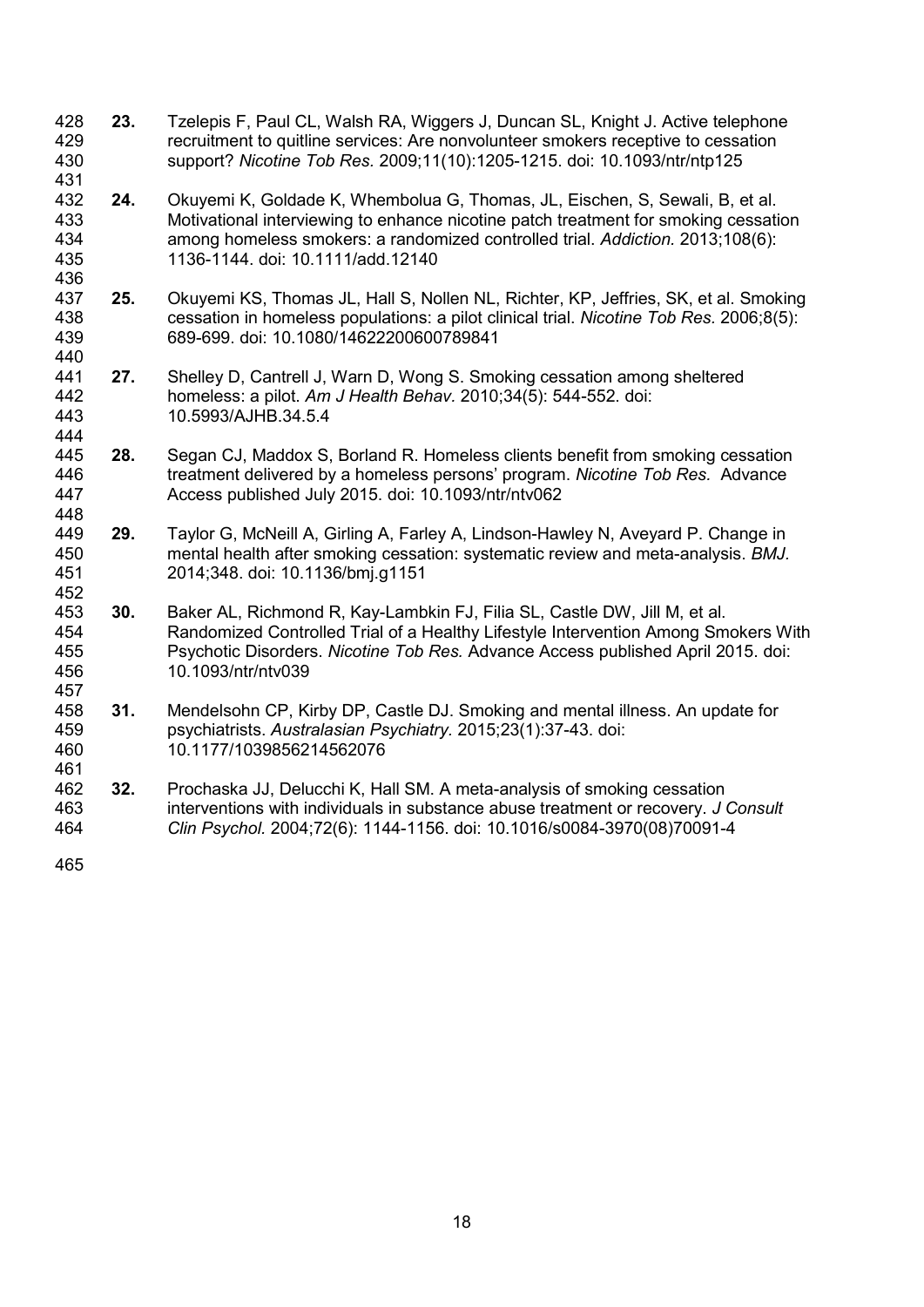| <b>Current practice</b>                                                                              |   | <b>Never</b>  |    | Occasionally |    | Often         |                | All the time |  |
|------------------------------------------------------------------------------------------------------|---|---------------|----|--------------|----|---------------|----------------|--------------|--|
|                                                                                                      |   | $\frac{9}{6}$ | n  | %            | n  | $\frac{9}{6}$ | n              | %            |  |
| Record new clients smoking status in case notes<br>$(n=25)$                                          | 5 | (19)          | 7  | (27)         | 2  | (8)           | 11             | (42)         |  |
| Ask if clients are interested in reducing or quitting<br>$(n=25)$                                    | 2 | (8)           | 7  | (27)         | 12 | (46)          | 4              | (15)         |  |
| Incorporating smoking cessation goals into care<br>plans for clients wishing to quit (n=23)          | 5 | (19)          | 12 | (46)         | 5  | (19)          |                | (4)          |  |
| Record attempts to quit or reduce smoking (n=24)                                                     | 3 | (12)          | 11 | (42)         | 8  | (31)          | $\overline{2}$ | (8)          |  |
| Refer clients interested in quitting to Quitline or GPs<br>for smoking cessation assistance $(n=24)$ | 7 | (27)          | 9  | (35)         | 6  | (23)          | 2              | (8)          |  |
| Help build clients' motivation to quit $(n=24)$                                                      |   | (4)           | 9  | (35)         | 10 | (38)          | 4              | (15)         |  |
| Provide emotional support to quit or reduce smoking<br>$(n=24)$                                      |   | (4)           | 8  | (31)         | 13 | (50)          | 2              | (8)          |  |
| Provide smoking clients with written or verbal health<br>information relating to smoking (n=24)      | 6 | (23)          | 11 | (42)         | 6  | (23)          |                | (4)          |  |

 *Note: Percentages >0.5 rounded upwards, therefore rows may not sum to 100%*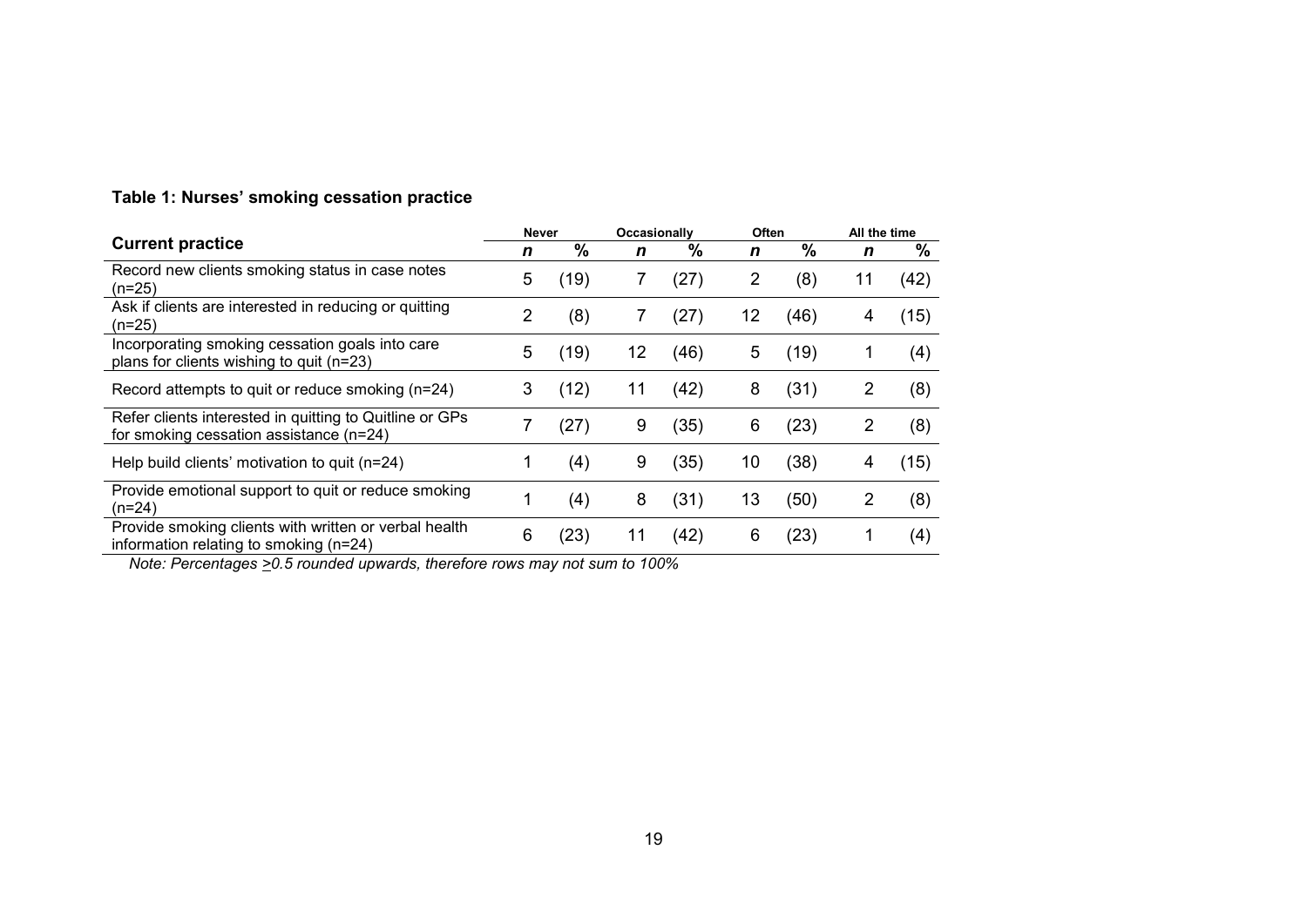| Table 2: Client-barriers to accessing smoking cessation assistance as identified by |
|-------------------------------------------------------------------------------------|
| nurses as significant $(N=26)$ .                                                    |

| <b>Client-barriers</b>                               | n  | ℅   |
|------------------------------------------------------|----|-----|
| Strong pro-smoking cultural norms among clients      | 22 | 85% |
| High levels of nicotine dependence                   | 21 | 81% |
| Clients have more pressing needs                     | 20 | 77% |
| Client cognitive impairment                          | 19 | 73% |
| Client anxiety about quitting                        | 17 | 65% |
| Clients not seeing any benefits in quitting          | 10 | 39% |
| Access to telephone to use Quitline phone support    | 6  | 23% |
| Health and welfare staff smoking in front of clients | 5  | 19% |